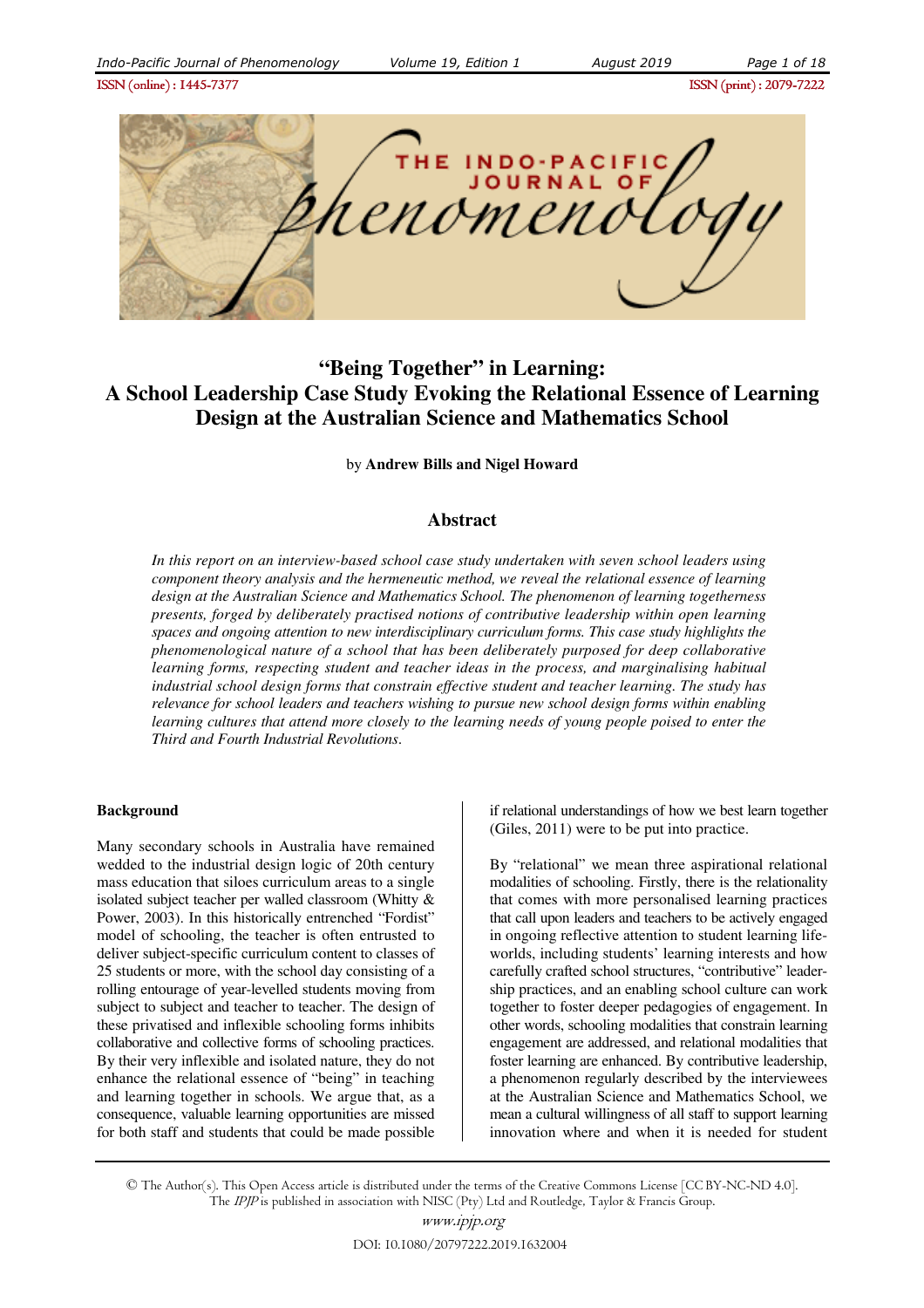learning. It is not directed from "above", but rather is inculcated into what it means to be a teacher in this place. Careful attunement to the relationality of learning modalities can nurture identity formation, and provide more opportunities for learning, along with developing the essential capabilities needed for learning and work futures including, but not limited to, the development of ethical behaviour, lifelong learning, creativity, problem solving, and entrepreneurism (Giles, Smythe, & Spence, 2012).

Secondly, we mean the relationality of the learning disciplines (the subjects) and how they naturally speak to one another when an overarching inquiry question is posed necessitating sophisticated teacher and student thinking and planning about how the disciplines, when forged together, can more authentically represent how we all experience and make sense of our world. Thirdly, we mean relationality that can be enabled by the physicality of open learning spaces equipped with "cutting edge" ICT, which together provide students and teachers with networked learning opportunities in and out of school and promote more face to face "unplanned" or "just in time" learning discussions during school hours. Open space in an ICT-rich learning environment represents the relational attunement of a school's architectural design (Kraft & Adey, 2008) to the lifeworlds (Roche, 1987) of young people and how, in the digital age, they best learn together. In other words, closer physicality promoted by doing away with classroom walls allows teachers and students all to be "seen", "heard" and "connected" in their learning. We argue that, with all three forms of relationality in schools advanced, "being" in learning together organically grows. In other words, a learning community that continually attends to these fundamental modalities of relational learning design is indicative of a school that has carefully thought through, planned and put into practice, within ongoing cycles of action and reflection, more opportunities for student and staff learning throughout the school day.

Relational learning design of this nature amplifies the relational learning benefits of all "being together" as a community of learners (teachers, students, leaders and school support staff) in school. It understands how an interconnected and vibrant learning community looks, feels and practises when students and teachers are ensconced in deep learning (Bills, Giles, & Rogers, 2016). It is deeply humanistic in orientation and dwells in collegial professional trust and support within a culture of openness to research and inquiry, where collaborative learning conversations are naturally fostered (Huffman & Hipp, 2001). This relational formation of learning community acknowledges the dynamic nature of life in schools. This approach stands in sharp contrast to that experienced by teachers working within industrial forms of schooling design who are often faced with 200 or more students in a day. Siloing of teachers, students and the learning disciplines behind walled classrooms and compartmentalised subject areas constrains the development of deep learning connections and educational relationships between students and their teachers. In our view, this dominant form of schooling design inhibits learning opportunities that can be made more available if relational schooling modalities are foregrounded. It means never taking the relational nature of our "being in the world" (Dreyfus, 1991) for granted.

The depersonalisation of teacher-student relationships that often comes with mass schooling (Hargreaves, 2006) can be experienced by teachers during first term report nights. These can present as awkward and embarrassing encounters for a teacher who struggles to remember the name or even the face of an individual student about whom parents have come to talk. As former teachers and educational leaders, we ourselves have experienced these "special" moments in our previous career forays in conventional secondary schools. We have noted how mass schooling with its dominant factory line structures constrains the development of deep educational relationships with both students and co-workers. That is why we consider this case study important to present. We view it as an enticement for educational stakeholders (policy-makers, leaders, teachers and educationalists) to better understand how attention to relational attunement in schooling design can promote togetherness for learning advancement. It must nevertheless be emphasised that this research is contextual, making the intricacies of the school design approach opened for analysis in this case study not readily transferable to other contexts, given that different contexts will call upon uniquely nuanced ways of doing schooling. A school's historical storyline becomes paramount in this consideration. However, we do believe that the principles of the relational school design articulated in this study can be applied across all schools as a powerful way of engendering greater learning togetherness for pedagogical impact.

## **The "Grammars" of Schooling**

The dominant secondary schooling design logics of mass education have long been critiqued by "progressive" educational leaders and academics. Some of the scholarship refers to the modalities of schooling as dominant "grammars". By "grammar" is meant the institutionalised and historically embedded structures that determine how secondary schools organise for learning. These structures pertain to "standardised organizational practices in dividing time and space, classifying students according to age, allocating them into classrooms and splintering knowledge into subjects" (Tyack & Tobin, 1994, p. 454). For many students, these historical grammars have not been conducive to learning engagement in school. This is not a new claim. Almost a quarter of a century ago, Tyack and Tobin (1994) lamented the historical continuity of the grammar of instruction in American secondary schools which had frustrated generations of reformers who sought to change these standardised organisational

<sup>©</sup> The Author(s). This Open Access article is distributed under the terms of the Creative Commons License [CC BY-NC-ND 4.0]. The IPJP is published in association with NISC (Pty) Ltd and Routledge, Taylor & Francis Group.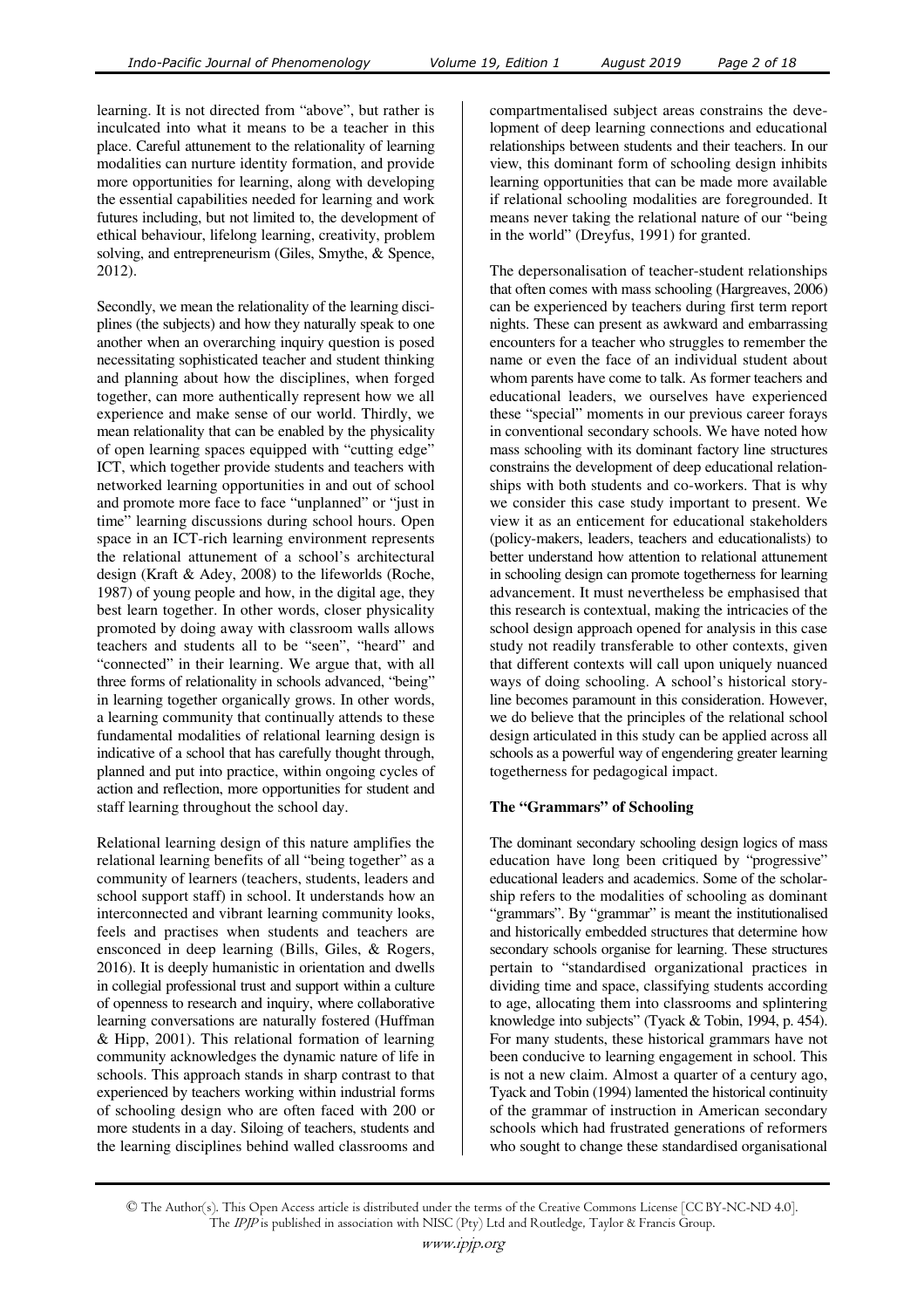formats into more engaging and personalised learning environments that would work for considerably more students. However, the progressive personalised learning schooling project in America during the last thirty years has been somewhat intermittent – it having stalled, regrouped and stalled again across various historical epochs, influenced by changing educational political agendas and funding. Some growth has nevertheless been evident in the personalised "small schools by design" movement, most notably in US Charter Schools like Big Picture (Levine, Sizer, Peters, Littky, & Washor, 2002) and High Tech High schools (Neumann, 2008), which have continued to present across the American educational landscape and are emerging in various forms in Australia, principally based on Deweyan inspired school design principles such as "one child at a time", "authentic learning" and "interdisciplinary curricular practices". Meanwhile, the ideologically progressive Coalition for Essential Schools (CES), created by the reformist academic and teacher Ted Sizer in the 1980s, had philosophically embraced and practically supported Deweyan personalised learning approaches in "small schools by design" over a 30 year period, but ceased operations in 2017. The CES project pursued

Deweyan ideas of teaching and learning (block scheduling, integrated subjects, co-operative learning, portfolios, and senior projects) dictated that CES schools would be much smaller than [the average] comprehensive high schools ... . CES schools advanced the small high school movement (including schools-within-a-school) receiving a large grant from the Bill and Melinda Gates Foundation in 2003. (Cuban, 2018, p. 2)

In the United Kingdom, the progressive educational organisation Learning Frontiers inculcated aspects of the progressive American schooling agenda into their operational mission in the early 2000s. Led by Valerie Hannon, the Learning Frontiers modus operandi centred on propagating innovative and engaging ICT-rich learning environments in schools designed to take 21st century learning technologies into the heart of student learning in order to make the educational experience of young people in schools both more meaningful and futures-oriented (Hannon, 2012). This organisation too, like the now defunct CES, advocated for schools to embrace a radical shift from the traditional "grammars" of schooling to more open learning environments that fostered collaborative multi-disciplinary inquiry-based learning conducive to generating the capabilities needed by young people in order to be adequately equipped for the digital and robotic world of work and employment opportunities.

Learning Frontiers was keenly aware that schooling design was not keeping pace with how young people best learn, changing work environments, job futures and employment conditions. It highlighted the need for

schools to respectfully encourage entrepreneurship alongside critical and creative problem solving capabilities in order to enable young graduates to be more employable in a vastly changing global workforce where permanent work is becoming a thing of the past. The movement has had considerable traction in the UK, most notably in reinvigorating and redesigning the learning environments of schools serving disadvantaged communities, and has had some involvement in Australia within the Australian Curriculum, Assessment and Reporting Authority  $(ACARA)^1$ , and in the Australian Science and Mathematics School (ASMS). The ASMS stands out as a radical version of a school that has freed itself from the traditional schooling "grammars" in order to better equip its students with the adaptable capabilities needed for their futures within a deliberately designed open, collaborative, ICT-rich learning environment embracing multi-disciplinary inquiry-based learning approaches.

Concerns about the learning constraints imposed by the dominant "grammars" of mass schooling have recently been taken up in the government commissioned review into Australian schooling titled *Through Growth to Achievement – Report of the Review to Achieve Australian Educational Excellence* (March, 2018). Since the review committee was chaired by David Gonski, the report will be referred to as "Gonski 2.0"<sup>2</sup> from here onward. Gonski 2.0 provided a series of significant and farreaching educational claims and recommendations for Australian schooling approaches into the future. One of the more significant, albeit not new, claims pertinent to this case study, pointed to the industrial model of mass schooling as redundant, requiring a reformulation of personalised design approaches to improving student learning and preparation for the challenges of a dynamic global economy.

Australia needs to review and change its model for school education. Like many countries, Australia still has an industrial model of school education that reflects a 20th century aspiration to deliver mass education to all children. This model is focused on trying to ensure that millions of students attain specified learning outcomes

 $\overline{a}$ 1 ACARA is an independent statutory authority instituted to improve the learning of all young Australians through worldclass school curriculum, assessment and reporting.

<sup>&</sup>lt;sup>2</sup> Gonski 1.0 (2011) and Gonski 2.0 (2018) were Australian government commissioned reports. Gonski 1.0 argued for needs-based funding for all schools on the basis that federal government distributions of funding to the independent and public schooling sectors were found to be inequitable in terms of support for student learning needs, with the government schooling sector identified as doing most of the "heavy lifting". The Gonski 2.0 report was a discussion paper arguing for more personalised learning approaches in schools in order to improve learning engagement and learning outcomes in all Australian schools.

<sup>©</sup> The Author(s). This Open Access article is distributed under the terms of the Creative Commons License [CC BY-NC-ND 4.0]. The IPJP is published in association with NISC (Pty) Ltd and Routledge, Taylor & Francis Group.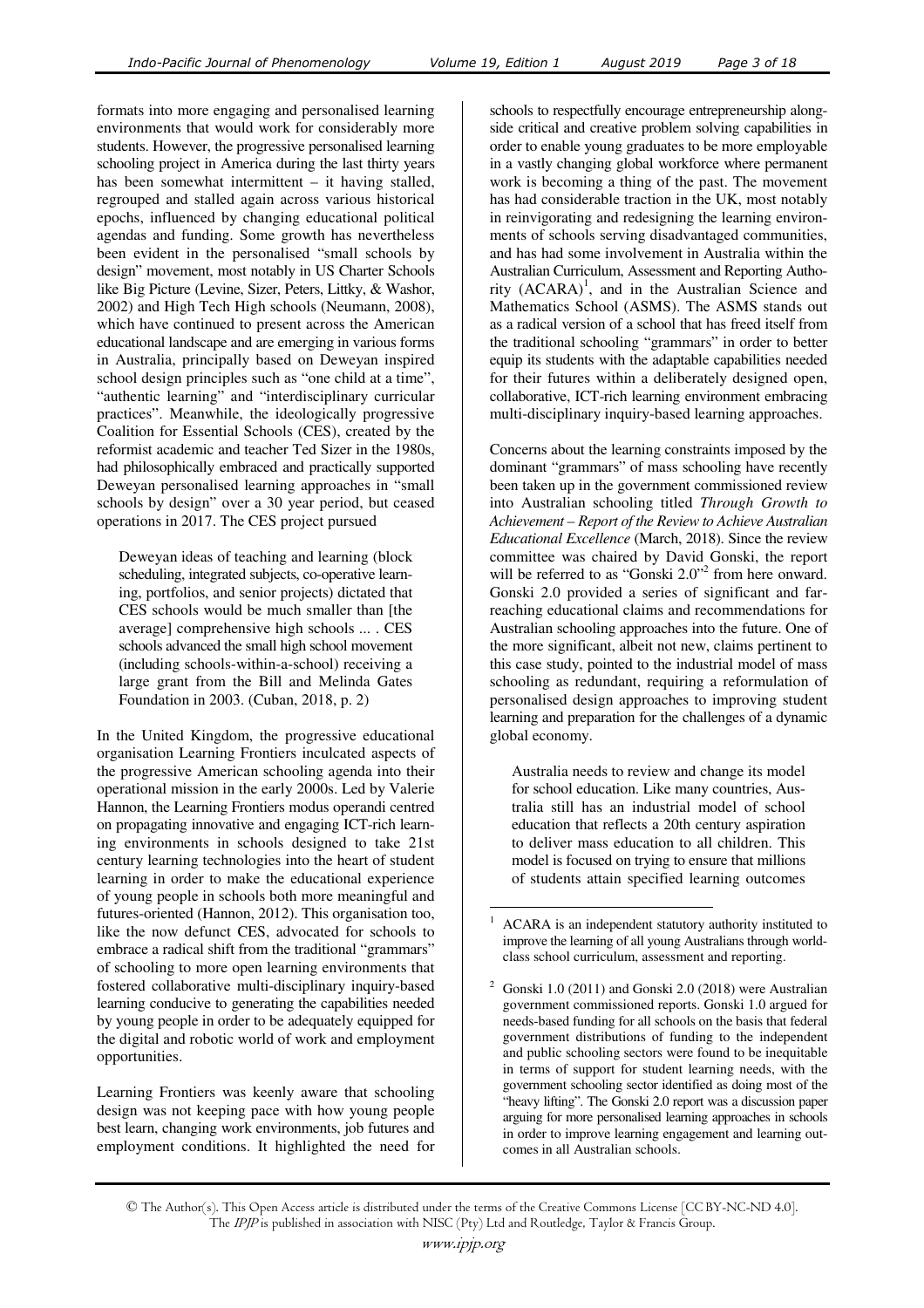for their grade and age before moving them in lock-step to the next year of schooling. (Department of Education and Training, 2018, p. ix)

Inevitably, we wonder why it has taken so long for an Australian government report on the future of schooling to make this claim. It is the first of its kind in the Australian context in a government commissioned review. And yet there has been ample evidence for many years of poor school learning engagement, particularly in low SES school communities, declining or plateauing NAPLAN<sup>3</sup> and PISA<sup>4</sup> results, and an ongoing exodus of students out of predominantly disadvantaged mainstream conventional schooling forms into the "safety net" of the more personalised schooling "alternatives" (Te Riele, 2014). The ASMS, however, cannot in any way be considered a "safety net" alternative, which in and of itself makes this case study quite unique, as what follows will show.

#### **Context and Methodology**

 $\overline{a}$ 

The context for this case study was a specialist Science, Technology, Engineering and Mathematics (STEM) public secondary school located in the southern suburbs of Adelaide, South Australia and called the Australian Science and Mathematics School (ASMS). Established in 2003, the ASMS seized upon a national mandate to propagate engaging learning approaches in science, technology, engineering and mathematics. It was also chartered to engender supportive professional development partnerships with secondary schools seeking to advance a STEM agenda across the educational landscape. The study focussed on the deliberate purposing of the school's learning design development. The research participants were limited to seven volunteer "leaders", including the principal of the school, who collectively had responsibility for integrated curriculum development, student welfare, daily operations and professional formation. The study aimed to explore, identify, understand and articulate the dominant ideologies of the ASMS as expressed by the interviewed leaders. The analyses of

the findings have been drawn and structured by using the component theory framework developed by Barton and Meighan (1978). This analysis has been formulated from our interviews with the seven participant leaders. The case study school has been identified by its actual name following approval of this by those interviewed.

The interviewed leaders were all highly experienced in their various fields of work at the school. They were identified for interview through an invitational process. Three of the interviewees were employed at the school during its developmental period fifteen years before. How leaders conceive of and talk about their leadership, and the stories they narrate of conformity, challenge or difference is an important part of understanding ideological school leading as discursive practice (Thomson, Hall, & Jones, 2013). The ASMS is a non-zoned public secondary school that caters for students who have expressed interest in pursuing science, mathematics or engineering in their future careers. It is categorised by the Department for Education (DfE) as a category 6 school (meaning low levels of disadvantage) and offers schooling to a culturally diverse range of students from years 10 to 12, drawn predominantly from across the Adelaide metropolitan area. Student enrolment numbers over a five year period have remained consistently at school capacity (400 students), and includes slightly more boys than girls. Throughout its history, the school has achieved outstanding results and has been internationally recognised as innovative in its approach to schooling, as borne out in the following excerpt taken from the OECD Innovative Learning Environments Report:

Learning activities are inter-disciplinary, personalised, authentic and inquiry-based, linking science and mathematics to other areas of study including cutting-edge technologies like robotics and nanotechnology, as well as to real world issues. (OECD, 2013, p. 201)

#### *Data Gathering*

Semi-structured interviews provide the opportunity to gather data from participants through both open and closed questions. The intention was to gain more indepth understanding of the educational ideologies of the leaders within the school. The semi-structured nature of the interviews allowed for dialogue around observations made by the participant and researchers, the exploration of patterns within the participant's responses, as well as the opportunity to "member check" the transcripts. Each leader participant was individually interviewed, for a period of 45–60 minutes, using a digital recorder, on questions that relate to the component theories as articulated by Meighan and Siraj-Blatchford (2003).

The component theory approach was first developed by the sociologists Barton and Meighan (1978) and has since been used to articulate ideologies within multi-cultural

<sup>3</sup> NAPLAN is an acronym for the National Assessment Programme for Literacy and Numeracy, introduced in Australia in 2008 as a national annual testing regime for all students in years 3, 5, 7 and 9. Chris Bonnor (2019) and others argue that NAPLAN is more an indicator of those schools privileged by high social capital enrolment concentrations and those schools disadvantaged by concentrations of low social capital enrolments. Their work indicates that NAPLAN school results are therefore a reflection of socioeconomic advantage or lack thereof rather than an indicator of teacher or leader effectiveness.

<sup>4</sup> PISA is the Programme for International Student Assessment. It is a worldwide study by the Organisation for Economic Cooperation and Development (OECD) in both member and non-member nations to evaluate educational systems by measuring 15-year-old school pupils' scholastic performance on mathematics, science and reading.

<sup>©</sup> The Author(s). This Open Access article is distributed under the terms of the Creative Commons License [CC BY-NC-ND 4.0]. The IPJP is published in association with NISC (Pty) Ltd and Routledge, Taylor & Francis Group.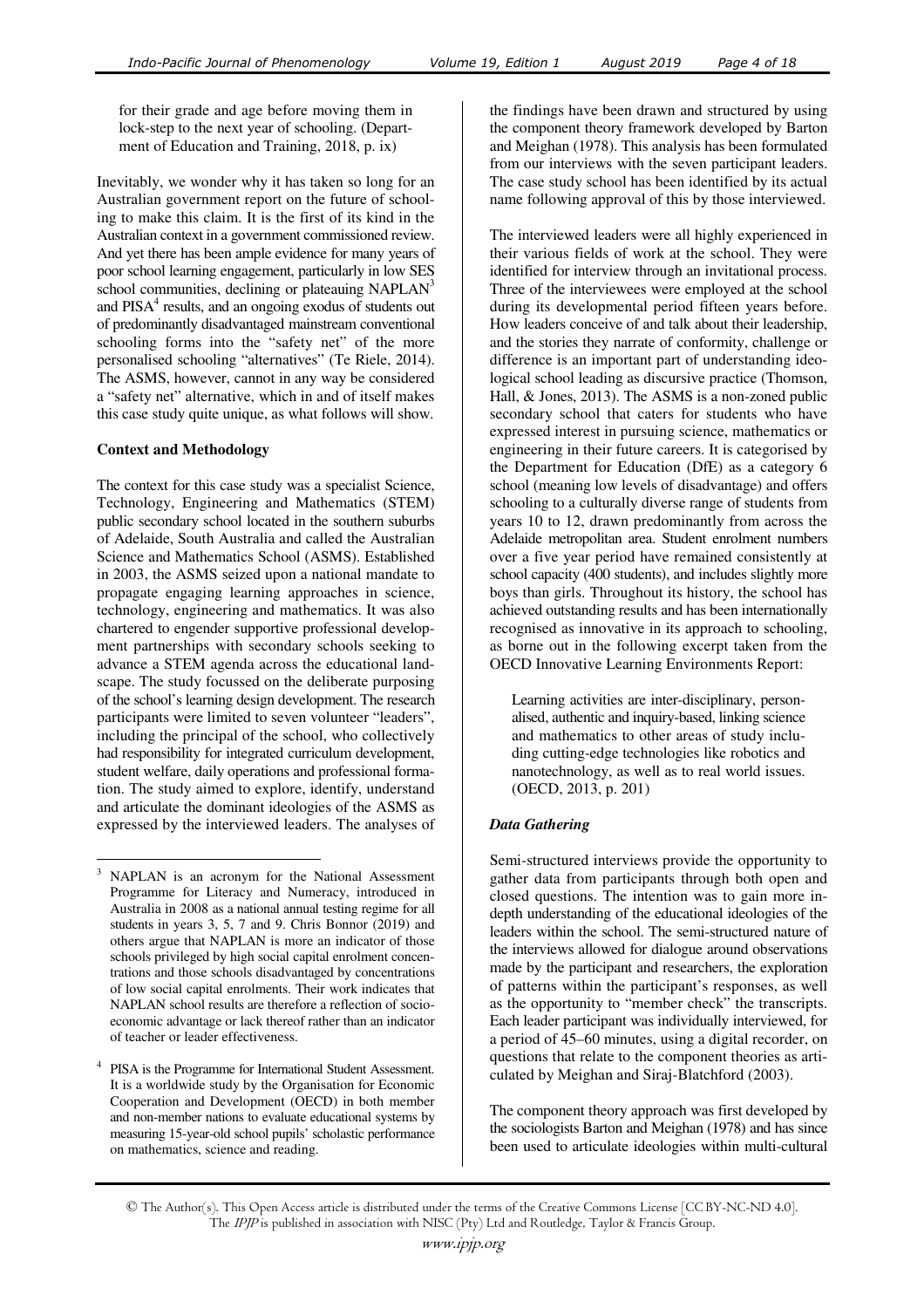contexts (May, 1992), Christian education (Giles, 1995), curriculum development (Brown, 1988) and the deschooling movement (Meighan & Siraj-Blatchford, 2003). In the component theory approach, the ideology of education is seen to be made up of various component theories. For the purposes of this study, "an ideology of education may be defined as the set of ideas and beliefs held by a group of people about the formal arrangements for education, specifically schooling" (Meighan & Siraj-Blatchford, 2003, p. 191). Significant components for educational institutions considered hermeneutically from the interviews undertaken in this research are:

- Aims, goals and outcomes of the enterprise;
- Organisation of the learning situations;
- Learning and the role of the learner;
- Teaching and the role of the teacher:
- Resources appropriate to learning knowledge, content and structure of the curriculum; and
- Location of learning.
- (Adapted from Brown, 1988; Meighan and Siraj-Blatchford, 2003).

Questions were asked relating to each of the above areas, so that an analytical framework could be developed as a useful tool for critical engagement and dialogue on aspects associated with school beliefs and practice. The component theories approach provides a direct link between one's philosophy, with its implicit assumptions, and the explicit principles and practices associated with that philosophy (Giles, 1995; Knight, 1989). Ideologies considered as shared understandings and framed via component theories can assist in the fleshing out of a unique expression of education found in the school. Our guiding question was: "What is the ideological nature of schooling at the ASMS as seen from the perspective of a leader?" and the associated sub-questions were as follows:

- How do these leaders work within the school community on their STEM agenda?
- Is there a common ideology existing across the leadership of the school?
- How do the leaders in this school frame their educational purposes towards learning?
- Is it possible to construct an ideology and essence of schooling within this school?
- How has the ASMS learning design impacted teacher and student relationships?

## *Data Analysis*

Two analytical approaches were used in this case study inquiry. The first was a thematic analysis of the interview data, and the second involved engaging with a hermeneutic analysis where the meanings and understandings within the interview transcripts were sought. The purpose of the thematic analysis was to identify emergent themes within the leaders' narratives. The thematic analysis used hermeneutic processes employed in earlier research by Bills, Giles, and Rogers (2016) and Giles (2011). Where thematic analysis tends to focus on the words used, the benefit of coupling such analysis to a hermeneutic consideration is the opportunity to consider the data in terms of the meanings expressed. The data across the individual interviews was coded and hermeneutically analysed for emergent and powerful themes that serve the purpose of describing an alternative ideology of schooling. Palmer (1998) has described this as a fleshing out process of "authoring" or "scripting" our way and dynamically managing the paradoxes we find in our lives.

# *Ethical approval*

Ethical approval for this research was gained from the College of Education, Social Work and Psychology Ethics Committee of Flinders University and the Department for Education and Child Development in South Australia. Assurances were given to the participants in relation to the confidentiality and anonymity of the data and within the representations of the data. Following the release of a draft version of this paper to the participants, they were keen for the school to be named but requested that their names be withheld even though they understood that it was nevertheless probable that they would be identifiable.

## **The Research Findings**

Three broad ideological themes dominated across the interview transcripts, namely (1) the central importance of building, sustaining and improving an inquiry-based interdisciplinary curriculum, (2) the learning benefits of the school's open and ICT-rich physical learning environment, and (3) the notion of "contributive" leadership, as described by the leaders, which indicated the innovative willingness of the whole staff body (teachers, leaders and support staff) to continuously improve the "project" of teaching and learning. These three unique structural, cultural and pedagogical schooling modalities collectively "pull" the school community (students, teachers and leaders) into daily dialogic educational encounters with one another. Within this learning design, teachers and students cannot work in isolation. For one, the physical design of the building makes this almost impossible. Learning is always "seen" and teaching is always "heard". This "visibility" and "hearing" of teaching and learning is not a distraction. Rather, it is viewed by the leaders as an enabler of learning. As the principal reiterated time and again across two interviews:

> *They have to move away from what I call the 20th Century School design features. It's not just about curriculum. It's about the way*

<sup>©</sup> The Author(s). This Open Access article is distributed under the terms of the Creative Commons License [CC BY-NC-ND 4.0]. The IPJP is published in association with NISC (Pty) Ltd and Routledge, Taylor & Francis Group.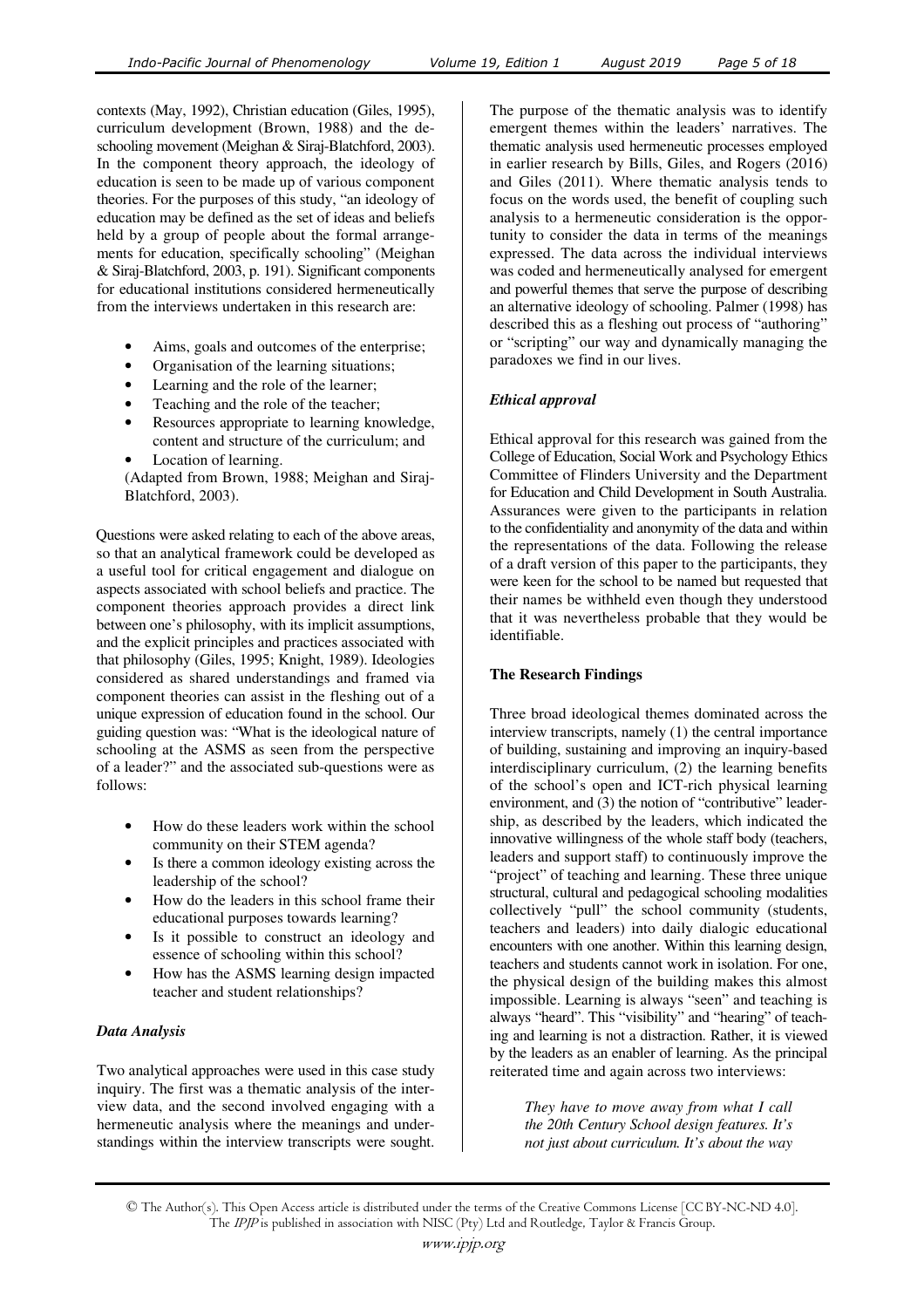*you put students and teachers together. The evidence is there's no such thing as a Year 9 student. They've got to move away from one teacher, one classroom, one discipline, because that's going to hold us back – teachers teaching separately hasn't got enough diversity in it to develop the capabilities the kids actually need. Disciplinary learning should be banned*. (Principal, December 2016)

The ASMS physical environment consists of open learning spaces deliberately designed to foster regular teacher and student interaction. Learning design "openness" has helped to make the ASMS project of schooling highly collaborative. It is not the only reason for this, but it does present as an enabling condition for "learning togetherness".

*The barrier between all staff and students isn't there. It's more that we're one. Kids are quite happy to go up and talk to teachers – most of them …. But in other schools you talk to a teacher when you need to, whereas here they'll chat to them. And again, that's part of the design of the building – that teachers are easily available – and so they feel comfortable to walk up to them. The other thing is that kids don't want to go home. They're comfortable here. ... facilities, access to everything, but I think it's more that it's a nice place to be – the general environment and feel of the building – it's just a nice place to be*. (Leader 6, December 2016)

This relational "pulling together" has offered the school community greater coherence of purpose, deeper understandings and appreciation of each other's teaching and learning strengths, and has fostered a school learning culture that embraces a willingness to innovate, ask difficult questions and inquire as the normalised "way things are done". In other words, the essential "grammars" of learning design at the ASMS have enabled the growth of a dynamic learning culture attuned to both the learning needs of the students and the professional teaching and learning needs of the staff.

> *… there seemed to be much more communication than at ... schools where the Science Department is the Science Department and the PE is the PE Department … and they rarely mix, apart from in the staffroom, and that's more from a social aspect. Whereas here everybody seemed to intermingle with everyone*. (Leader 3, December 2016)

All in all, the ASMS learning design has prioritised relational necessity as its essence in order for all of the school's community members to work closely together. This implies not only knowing students and staff well, but engendering ongoing collaborative planning and sharing of "learning together", with learning from mistakes without fear of reprisal or embarrassment part of the school's (teachers, students and support staff) modus operandi. In so doing, a both personalised and attentive form of schooling practice has emerged. We now turn to a more comprehensive overview of the research findings pertaining to the three aforementioned "grammars" which collectively inhabit the school's learning design, namely (1) interdisciplinary learning, (2) open learning environment, and (3) "contributive" leadership.

# *The "Learning Togetherness" of the ASMS Interdisciplinary Curriculum*

For the leadership at the ASMS, ongoing collective teacher inquiry into pedagogy and subject discipline knowledge has led to the emergence of interdisciplinary teacher teams who work together in creating an interdisciplinary curriculum. This approach began during the school's formative years and there has been historical continuity of on-going practice since that time. It is representative of how the teachers grapple with the big ideas of life in the world and beyond together. As the principal noted, "*They* [referring to former ASMS school leaders] *put that in place right at the beginning*". The interdisciplinary curriculum was described consistently across the interviews, albeit in interchangeable terms such as integrated and cross-curricular, but the essential meaning was a coming together of the disciplines which pulled the whole school together in teaching and learning, manifesting in how team teaching was collaboratively undertaken. The rationale for this approach has evolved from the initial influence of the research-based inquiry undertaken by the school community from the beginning.

*The curriculum has always been interdisciplinary. And we've stuck to that. It's actually about exploring theory – exploring the evidence – having a look at what's going on in the world and making those connections to the curriculum that's being designed.* (Leader 2, December 2016)

*And so, from the start, there was an overarching and agreed "big picture" understanding that learning outside of schools is never compartmentalised into disciplines but rather always connected. Therefore, it should also be connected in school curriculum design and pedagogy*.

*The world and knowledge itself is all connected and it's all over the place. So my explanation for students is that we try to replicate what life is like within the curriculum. It's confusing and it's messy and it's* 

<sup>©</sup> The Author(s). This Open Access article is distributed under the terms of the Creative Commons License [CC BY-NC-ND 4.0]. The IPJP is published in association with NISC (Pty) Ltd and Routledge, Taylor & Francis Group.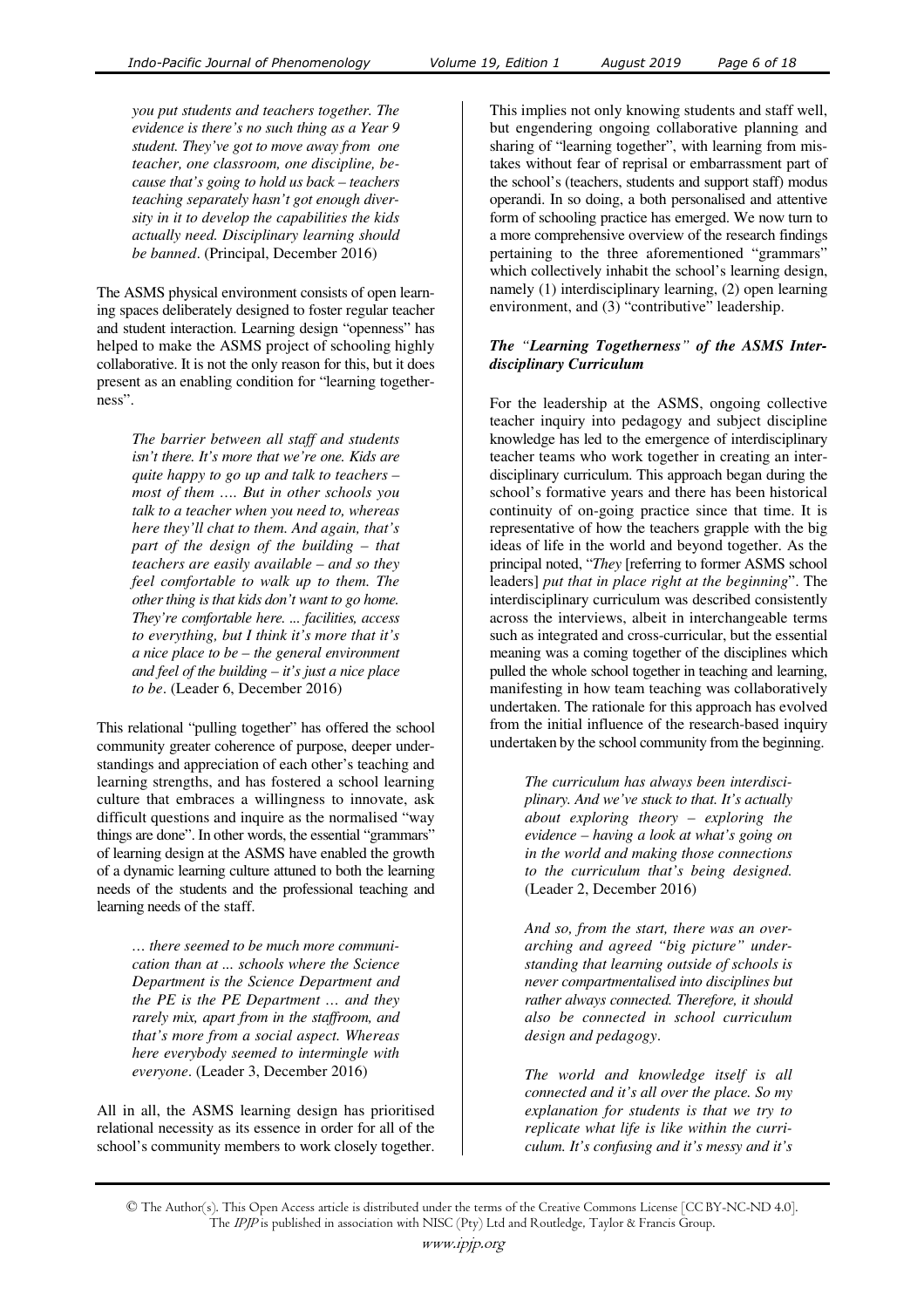*sometimes contradictory; and sometimes it's unclear if you are right; and you can be right; and the exact opposite where you can also be right – and that's what we try and capture … . I guess we're trying to get kids to play in that complexity and the ambiguity between ideas.* (Leader 1, December 2016)

Another reason provided for pursuing curriculum interconnectedness, which presented as a common theme across the interviews, was the need for students to be aware of how the subject disciplines "speak to" one another when "big idea" learning questions are pursued. For example, part of the principal's educational argument for planning and offering an interdisciplinary curriculum concerned the deeper learning connections this approach enabled for students:

> *I think the interdisciplinary names the fact that you're using the disciplines. Because that's the business of schools – it's to help students understand what the disciplinary structures are. … they're going to understand the disciplinary structure better if they learn it in an interdisciplinary way. So they can see the connections*. (Principal, December 2016)

It was also seen as "incredibly interesting for students to engage with" in their learning. According to one leader interviewed, "the interdisciplinary curriculum is just so powerfully interesting to kids". Another interviewee also highlighted the collaborative benefits of the inquirybased interdisciplinary curriculum approach. Teachers from different subject areas of expertise regularly come together in discussion to plan a new curriculum driven by a negotiated key inquiry idea. Examples of this in the past have included "the internet of things", "climate change", and the "ethical dilemmas of robotics", to name just a few.

> *Those conversations, and that work, and the opportunity to do that around the table with people* [referring to teachers] *from different subject backgrounds, who often (not always) bring a different pedagogical experience and background, is a really rich learning experience*. (Leader 1, December 2016)

In reflecting upon the school's beginnings, one leader described the very purposeful intent of vertical grouping of year levels as representative of another form of the integrated learning approach.

> *I think, when the school was established, it was very explicit and very purposeful in its set up in terms of showcasing 21st century learning, and so the vertically grouped year 10s and 11s was a real eye-opener for*

*people. People said it couldn't work. But it actually does – it works very well in terms of supporting kids to have more perspectives and to interweave all of the capabilities really*. (Leader 1, December 2016)

The interweaving of year levels and subject areas creates greater meaning in learning for the students. It represents an authentic expression of how knowledge relationships in curriculum design, student groupings and teacher team facilitation of curriculum are cognisant of the essence of being an inquiring human being.

*Whilst working in teams – it's a discussion – it's a difficult thing – you're not having to do it for each one of your classes – you're doing it together – that creates a whole lot of consistencies too in the outcomes that kids have – so that's an efficiency. In some ways it's more complicated and intense, but a lot more effective, because it creates more consistency in what the kids are going to come across*. (Principal, December 2016)

Arbitrary schooling practices that are found not to enhance the learning experience of young people are made obsolete. The school's ongoing emphasis on teacher-led research and inquiry makes this possible. This process bears similarities to Illich's (1973) thesis of the need to de-school society's infatuation with historical institutions that fail to promote lifelong learning. In the case of the ASMS, this manifests as a "de-schooling schooling" project made possible by the school's rich culture of collaborative inquiry and reflection.

*The kids actually see a point for doing what they're doing for connecting somehow to their next step. And that's where it's more than just "I know" stuff. It's "Can I do?" stuff and think about things … it's being human really*. (Leader 5, December 2016)

All the interviewed leaders spoke of the deeper learning benefits that come with interdisciplinary learning design. *"Another fundamental here – it's about teachers learning, not teachers teaching. That was something very obvious in the beginning"*. Therefore, these learning benefits were not only seen by leaders from a student learning perspective, but also from a teacher learning perspective.

*With this – the curriculum structure. And then all of the other things go with it. There's not a faculty meeting – there's a team meeting. Instead of having a meeting around the discipline, you have a meeting around the students you are teaching. You know that sounds simple – but that's all it is*. (Principal, December 2016)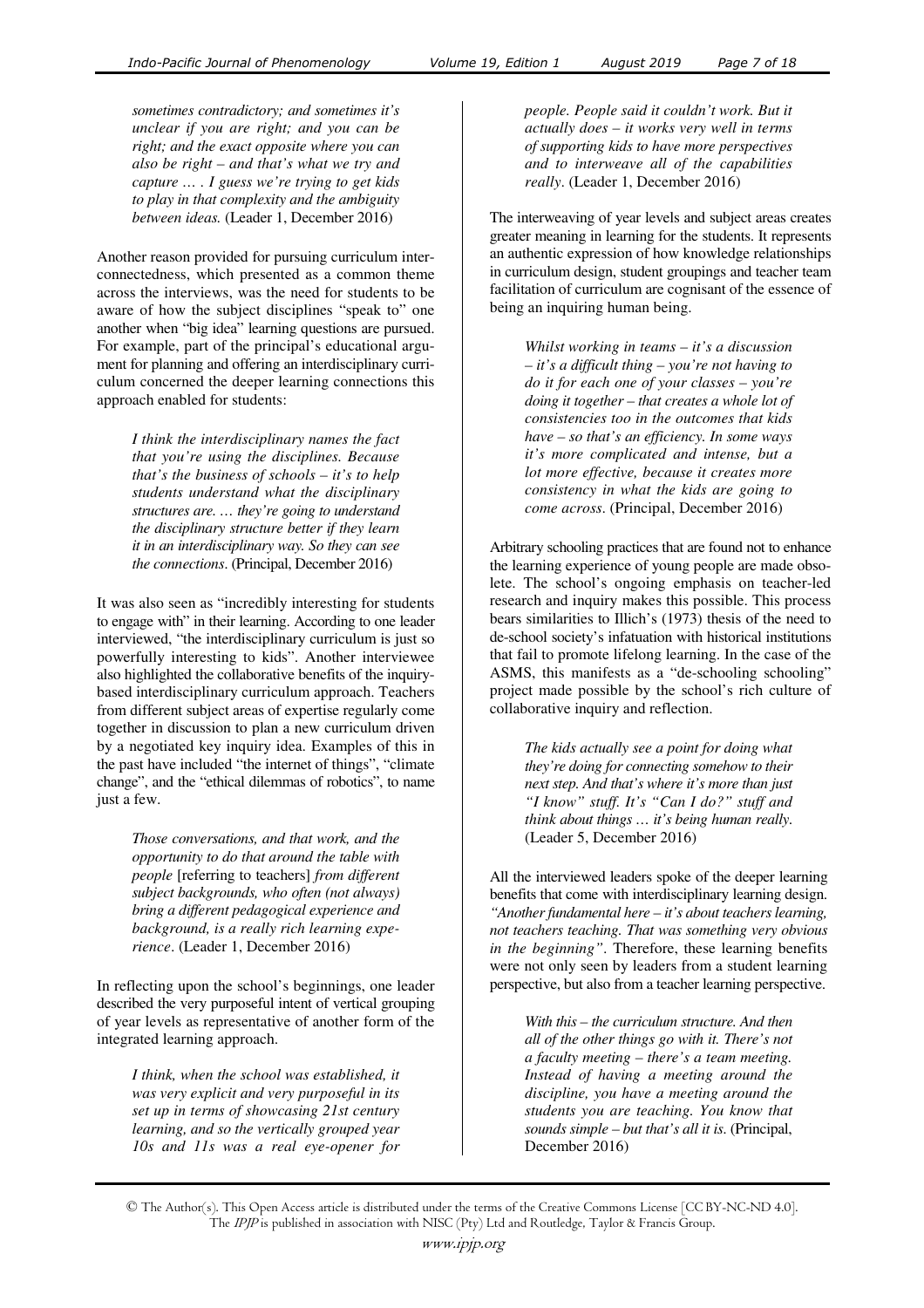The inquiry-based learning orientation of the interdisciplinary "way" also featured in the leadership interviews. It caused us to reflect upon the many ways in which this practice was affirmed by the leaders, along with its benefits. Through our hermeneutic thematic orientation to the interview data, a kind of "slicing" orientation to the conceptual data field in terms of the interdisciplinary approach continued to uncover more learning benefits.

*Very inquiry-based and so fairly deep, rich tasks, where we'd introduce some conceptual information in a range of ways and then the students would have to work on some sort of problem, and very much collaborative learning as well. So the pedagogies go with the curriculum. You can't develop the curriculum without the pedagogy*. (Leader 5, December 2016)

Forms of learning freedom, learning choice and learning relationships are enhanced through the ASMS inquirybased interdisciplinary approach. Because of the interconnectedness of the learning space and the learning community, a learning culture exists that allows the students to seek out teachers – or other students, for that matter – to explain a learning concept that they may be grappling with.

> *The teachers know their students … so there is a real challenge for teachers. Because students can choose what teacher they talk to – and it may not be the teacher that's assigned to their class. So that's another level of communication that you have to have. I've been working with somebody in your class. And we say push them away and tell them to go to their teacher. And they say "Well you explain it better than them". So you can't say no*. (Principal, December 2016)

Finally, as a powerful summary of the school's dominant ideology of "learning togetherness" that naturally grows out of the relational benefits of the interdisciplinarity of curriculum design, curriculum team facilitation and curriculum inquiry, the principal offered an impassioned plea to do away with industrial forms of mass schooling that privatise teacher work and in so doing debilitate teacher efficacy:

> *This working by yourself is very odd, you know. I mean the way we've set up a teacher in one classroom, hidden away, is very debilitating, I think. But I think the team work is the way we've changed what teachers think and the way they can share*. (Principal, 2016)

# *The "Learning Togetherness" of the ASMS Open and ICT-Rich Learning Environment*

From its developmental beginnings, a principal aspiration to "liberate cleverness in young people" became a driving force behind learning design at the ASMS in all of its possible manifestations. Architectural design represented one of the key "liberation" platforms. Built on the campus of Flinders University 15 years before, the design of the ASMS building represented a radical departure from the mass schooling design that for many years has placed students and teachers in narrow corridors for student movement that actually disrupt student movement and heighten pushing, shoving, noise and the need for teacher behaviour management monitoring – in other words, corridors create more behaviour management issues for teachers and more physical disruption for students. These physical schooling forms have also enclosed both young people and teachers in walled rectangular classrooms like tools in a compartmentalised toolbox for many years. Meanwhile, teachers have also been housed in their own faculty-walled staff preparation areas, areas often seen as psychologically "impenetrable" "no go zones" for students. Imposed privatisation of teachers with like subject discipline staff restricts opportunity for cross-fertilisation of "big ideas" across subject fields and learning between staff and students. In these privatised physical forms, student appointments with teachers are often undertaken by only those students who are bold and organised enough to meet with teachers for needed support. Appointments are not taken up by all students and, if there are too many student appointments, teachers struggle to find the time to attend to lesson preparation or other school duties. This form of building design in schools has never been an enabler of "ready at hand" (to use Heidegger's turn of phrase) learning. For Heidegger, "ready at hand" is "the primary way in which things are known – namely, non-reflectively – while we are engaged in concernful activity" (Koschmann, Kuutti, & Hickman, 2010, p. 27). However, at the ASMS the architectural form of the building, with its large open spaces and glassed areas filled with natural light, gives way to staff and students being readily seen as available to participate in the learning process. Furthermore, at the ASMS, *"behaviour management is practically nonexistent"* (Leader 5, December 2016), with the physical space contributing to this.

> *There is the physical space, the fact that you have two teachers working with 60 kids quite comfortably, and the kids aren't climbing the walls because the kids are not stuck in a square room. Here – movable furniture, large spaces, kids who are prepared to actually move around – everybody brings their own device, so we're not limited; and I think the ICT is absolutely critical as well*. (Leader 4, December 2016)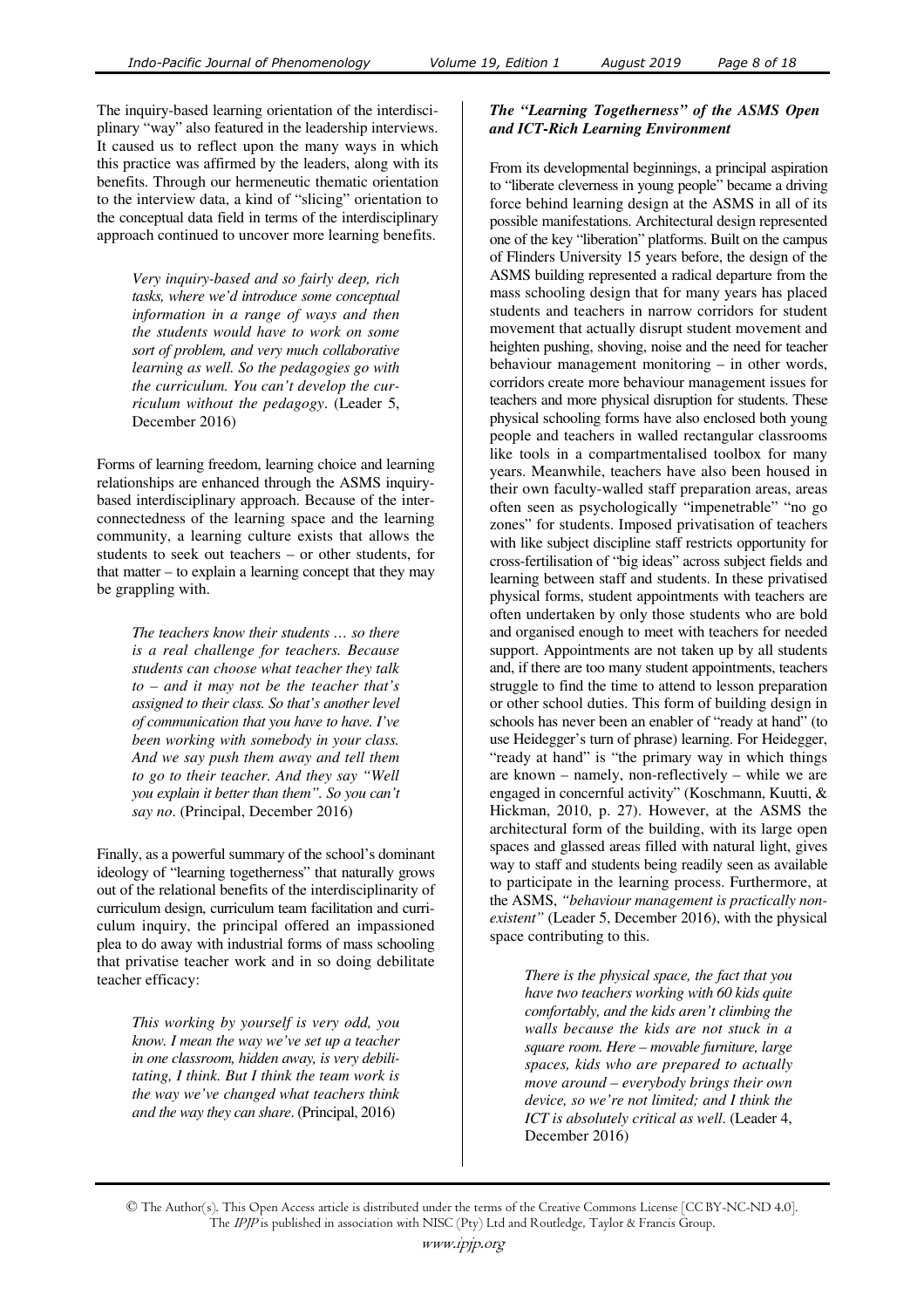The principal, who has recently retired, spoke about her career-long support for open learning spaces. These were a feature of South Australia's move into open learning environments during the late 1970s (Collins & Yates, 2009), but waned and became almost obsolete ten years later. In her earlier career, she spoke about the learning benefits that open classrooms brought to team teaching and collaborative learning, but was not clear in those earlier days about just how powerful open learning spaces could prove for staff and teacher learning and relational connectedness until she came to the ASMS.

> *I've always liked the open learning spaces … but it took me a while to learn how really powerful they are, even though I learnt to teach like that … it's a completely different learning environment. First there are the open spaces …* [which] *have enormous impact on how people feel in that building. When you're not in four corners and rows and corridors … whoever thought up corridors? They all spill out when the bell goes, and off starts the bullying and pushing. It's just – well – prison, I suppose*. (Principal, December 2016)

One leader spoke about how the open learning environment offered connections for staff and students across the disciplines and how the building was deliberately designed to make this happen.

> *It's a very 21st century environment in terms of providing links between a range of different disciplines, and it provides the opportunity for learning to happen in multiple ways. So that actual learning environment is fantastic. I've always said that going to the ASMS each day was like going to an educational palace. Because the way the building has been designed really did allow amazing things to happen ..*. (Leader 1, December 2016)

All of the leaders spoke about how the open learning environment gave young people physical freedom in contrast to the closed off nature of secondary school learning environments where teachers and students work behind classroom doors.

*And when you talk to kids, that open learning environment creates the opportunity for choice. So you don't actually get told where to sit. There are no … rows and no corners. That's what the kids told us … they didn't feel hemmed in. And then it created all of those other things in the building like the first name basis, you can do other things in* 

*the open, you can move chairs … having a choice. And when you think about it – it's about honouring the learner that they can have some choice*. (Principal, December 2016)

Although not entirely causally attributable to the open learning spaces at the ASMS, given that the culturally infused notion of "contributive leadership" and "interdisciplinary learning" are also in play, the building design has considerable impact on how teachers and students communicate and "intermingle" throughout the school day. In thinking about his previous secondary school experiences, one leader reflected on these differences as follows:

*… there seemed to be much more communication than at ... schools where the Science Department is the Science Department and the PE is the PE Department … and they rarely mix, apart from in the staffroom, and that's more from a social aspect. Whereas here, everybody seemed to intermingle with everyone*. (Leader 3, December 2016)

Beyond the open physical space, the ICT-rich learning environment readily available to both staff and students throughout the building enables networked connectedness between students and teachers both inside and outside the school. Many teachers watch students attend to their work on "Google docs" and may enter these learning conversations in front of the TV at home.

*... the other thing that makes the difference is that everything is online. It's hard to put your finger on it. It's ubiquitous. It's just how it is. I go around and ask kids well how do you keep yourself organised? Well, they've got all of these things that I've never heard of that they use. We don't teach any of that. Some of it's very sophisticated. When we talk about group work ... we're talking about this. When kids talk about group work, the first thing they do is set up an online learning community. It fascinates me, because it is totally improvised. And yet that's the way they work, and that becomes really important*. (Principal, December 2016)

The ASMS learning space is resplendent with brightly coloured and well maintained soft movable furniture that keeps the school physical space moving in tune with presenting learning and teaching needs, making the learning environment at the ASMS a dynamic learning entity. For us, the wide open spaces and light filled learning areas appeared to make the school feel bigger on the inside than the outside. The Tardis in *Doctor Who* comes readily to mind.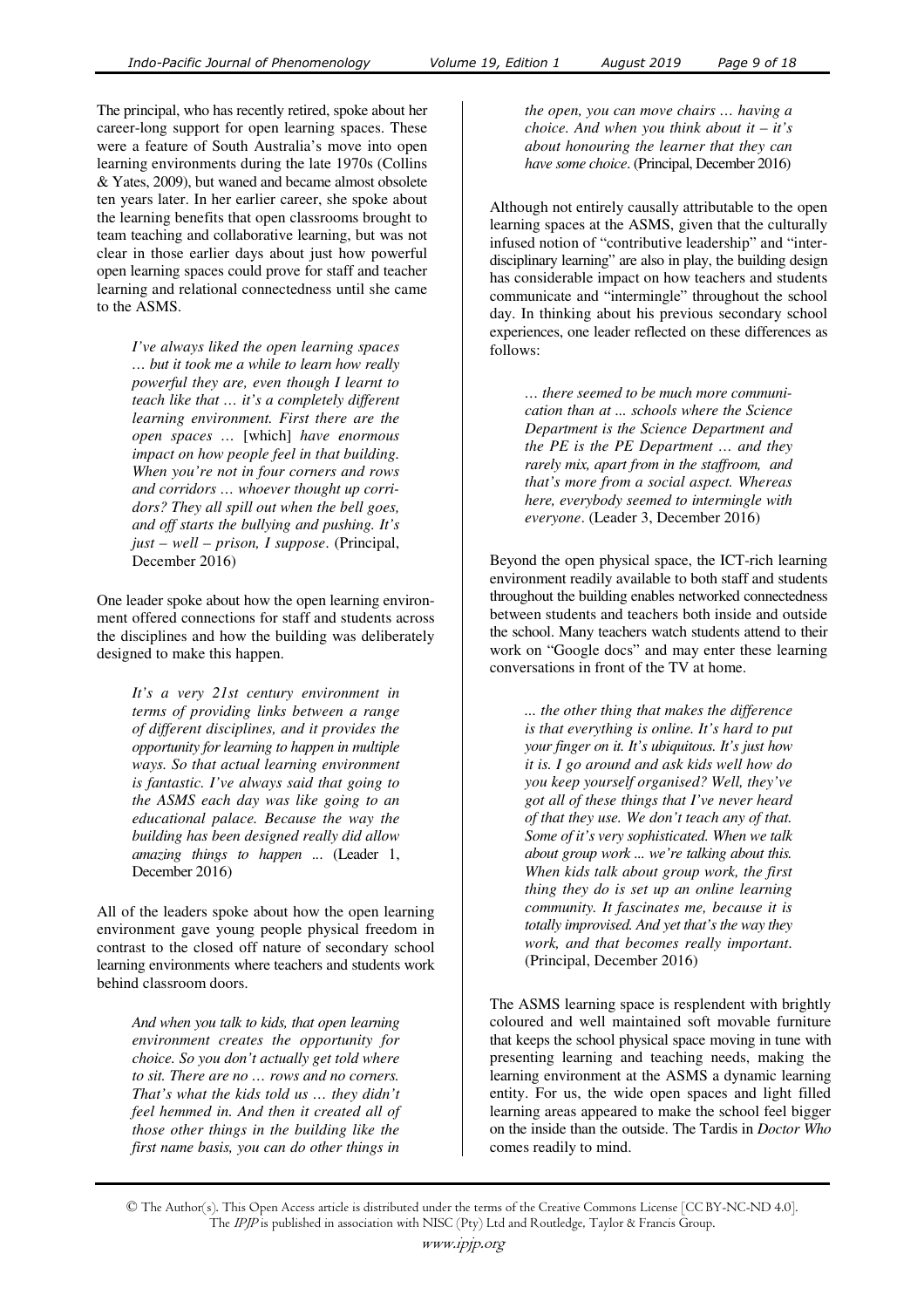

**Figure 1: The Learning Commons Area of the ASMS** 

Wherever you are situated in the "learning commons", whether teacher, student or support staff, you have the opportunity to "be" in learning or to be "seeing" learning in action and even "hearing" learning unfold.

> *But then the whole environment lends itself to a learning space. So when you're sitting in your office and you're listening to people working with kids straight outside – right next to your desk – you are learning and you are seeing how that plays out. Whether you think it's playing out the way you thought it was going to, or whether you're thinking "Oh it's not going quite the right way" – all of that is important in terms of professional learning*. (Leader 2, December 2016)

In terms of "ready to hand" learning opportunities, the physical space of the learning commons, where most of the teaching activities are facilitated, enables students to conference their learning together. The principal aptly described these spaces as *"the beating heart where most of the learning happens – and this learning is often between students"*.

> *Like, most of the learning happens in the commons with students amongst students. There is a whole lot of untapped and uncategorised teaching that happens between them. And sometimes they might be teaching each other wrong things. However, that's part of the learning mix enabled because of the curriculum and the space*. (Principal, December 2016)

# *The "Learning Togetherness" of the "Contributive" Leadership Approach*

"Contributive leadership" is a conceptual leadership term that belongs to and is continually advocated for by the ASMS leaders The notion has been "part and parcel" of the school's operational code of practice from its start. It is a term that does not as yet present in the research literature, and yet it presents as integral to the ASMS innovative growth storyline. Similar sounding leadership styles and concepts like distributed leadership, devolved leadership, shared leadership or even transformational leadership (Wang & Waldman, 2013) do not truly capture either the cultural essence of how the ASMS community works "in" leadership of innovation with one another or its learning growth trajectory as a STEM school with 21st century learning practices. Our understanding as researchers of the term has been garnered from the interview data. "Contributive leadership" denotes the innovative willingness of staff and students collectively and creatively to dream big in learning. It encourages both staff and students to contribute creative ideas for teaching (Palmer, 2008), fostering more authentic performance-based outlets for students to demonstrate their entrepreneurial capabilities in STEM learning.

*The people who get on board with it and give it a try ... I think when I first started here I was probably a much more traditional business manager – you know, you look after the order of things; my personality is super organised. But I'd say that I'm much more flexible now in the way I look at things. I rarely say "No" to something, I say "Let's see how we can make this work. You want to*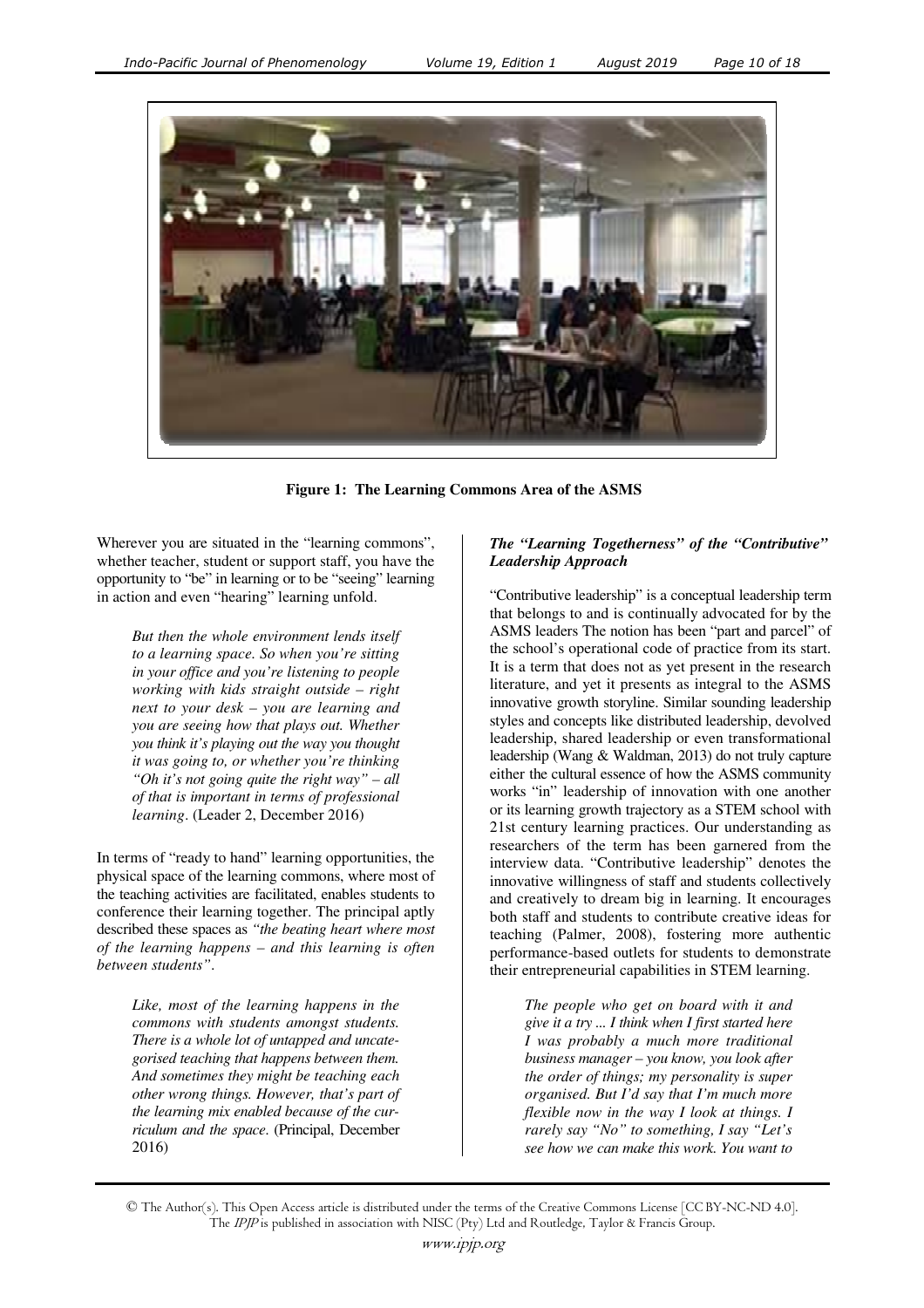*give it a try?". Because ultimately, if it's going to benefit the kids, then let's give it a go and let's see the positive benefit of it*. (Leader 5, December 2016)

The open and trusting professional learning culture of the school is critical to this flexible "way of being together".

> *It's such a collective* [effort] *– the way we've managed the curriculum to get to the point it's at now has been such a group effort …* (Leader 5, December 2016)

The school has always sought to "push the edges" of how the project of schooling could best be undertaken for deeper learning. While it is acknowledged by the leaders that this "edge" will never be reached, it is recognised that the school's culture of inquiry and research inspires staff and students to propose new learning ideas or programmes or to critique existing ideas in practice that may need more work. It is contributive leadership that drives the school's approach to all learning activities.

*Kids learning, teachers teaching, everybody learning – we're all learning. And particularly different to other schools is the involvement of the support staff. We try very hard here to involve the support staff in Professional Learning activities so that we're all going through the same things at the same time*. (Leader 5, December 2016)

Contributive leadership views all staff as contributing learners themselves. It is a team-based orientation where ideas are given their optimal chance to ferment, to be expressed and then to crystallise into action. Some of these ideas emanating from staff and students include student-led annual community science fairs, students as entrepreneurs of new inventions on public display (the ice cream cone that does not leak or the umbrella that does not break), a specifically designed experiment ("muck around") room secured through student voice, and regular invitations to school communities from around the world who are escorted around the learning commons by students. These ideas don't always work, but, within the accepting experimental culture of the ASMS, that is "perfectly okay".

> *They engage professionally and with their colleagues and the (research) literature – so they are learners themselves. They are open to new ways and new approaches and respectful of old ways – building on those, not throwing them out. Able to work with others in a team. Aren't precious about their own subject-professional identity – they each see themselves as a facilitator of learning, not as the owner of knowledge and deliverer of knowledge*. (Leader 2, December 2016)

One of the school leaders described contributive leadership in terms of a structure: *"A structure to ensure we are all* [referring to the whole learning community] *contributing to the leadership of learning"*. Yet another leader suggested that it gave the staff *"the freedom to be creative"*.

> *We use ... what we call a "contributive leadership" approach. We've worked in that model since the school began and we have had the privilege of being a small school and were able to have contributive … we all sit, talk … pitch in, this is our solution. As it's gotten bigger* [the ASMS student cohort] *it's become more challenging, and we've had to put more structures in place, and we've had to be clearer ourselves as a school about how those structures actually ensure that we all contribute to the leadership of learning*. (Leader 2, December 2016)

Contributive leadership furthermore works across school boundaries. Partnerships with other schools seeking to embrace a STEM agenda are very important to the charter of the ASMS. It was described as especially important for people (schools) to know that there is somewhere they can look to, visit and see in action. This includes the development of partnerships with the northern schools of Adelaide that are feeling the full brunt of the collapse of the manufacturing industry and which have for many years struggled to break through the "destiny effect" (Bourdieu, 1999) of generational unemployment or under-employment by embracing schooling practices that can make the difference. Here, contributive leadership is not locked into the school's "bubble" of daily operations, but rather is concerned with lending whatever support is needed to other school communities.

*The other partnerships I think will be really powerful is the partnership with the northern Adelaide schools. We started that this year and that got great traction through having kids in their schools involved in our Science Fair and then sending teachers and kids along. And by all accounts it was just an amazing experience from their perspective. It was from ours! It was brilliant to have kids from other schools involved. It's been a goal I've had. So I think the outreach is definitely happening. And I think that the huge focus now on the STEM – with the STEM strategy, the STEM works, with the Prime Minister with an innovation agenda. All of those ducks are aligning perfectly for the school to really influence and support schools in their development*. (Leader 1, December 2016)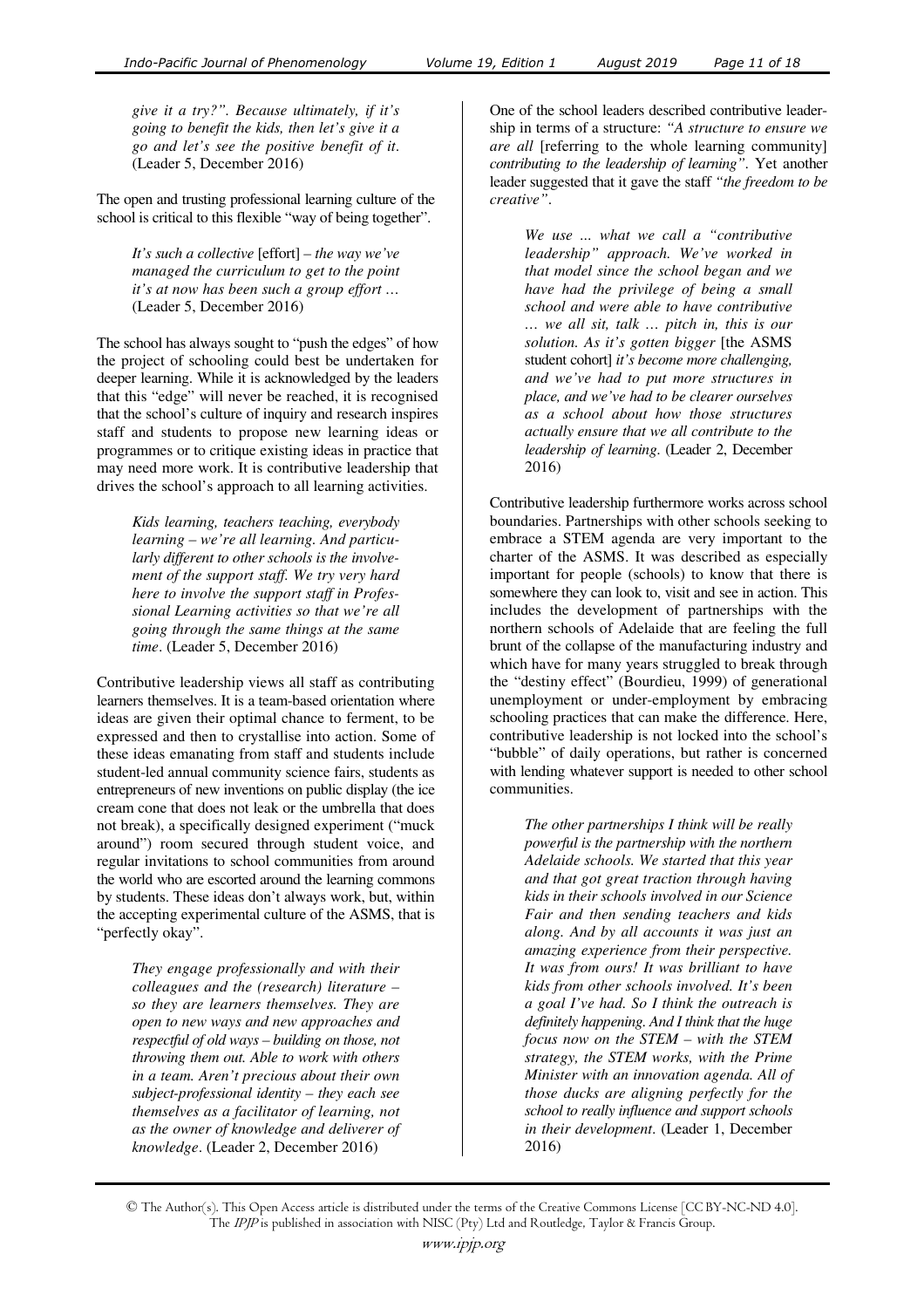But "contributive leadership" also requires an intuitive "knowingness". This is exemplified in the following comments of an experienced leader about *when* to "move" on something and *when* to "hold back", "*when* to offer more support" and "*when* to trust" that things will happen well without intervention. Here, timing and trust are of the essence.

*As a leader it's all about knowing when to hold them and knowing when to fold them … support people with your initial scaffolds, support people to know what their roles are, and then let people do it. It's a bit like kids' learning. You know, you've actually got to trust them to do the right thing – catch them doing the right thing, support them when things aren't going as well as they possibly could, and then reviewing and improving next time*. (Leader 1, December 2016)

One leader described "contributive leadership" as being about providing nuanced support to allow teachers to build a curriculum of connectedness for the students so that they can "play in the field" of ideas.

*My role as a leader, it's essentially about supporting teachers to generate a curriculum that allows students to play in that field. I'm always going to be connecting up people who are doing it well, people who need more support, and a beginning teacher who is still figuring out how to do it ...* . (Leader 6, December 2016)

Another teacher described the creative potential of "contributive leadership". Staff who come to the school with their own particular interests, expertise or passions, are given the opportunity to turn these into learning programmes. For example,

> *I think as people have come in with their own interests, and they've developed those, so it's enhanced the curriculum. For instance, someone was into model aeroplanes and so developed a course where he could share his love of that with the students. So that's one of the Adventure Space elective programmes*. (Leader 5, December 2016)

In terms of professional learning, the "contributive leadership" approach can lead to at times difficult and challenging conversations between the staff. This is not seen as unwelcome, but rather as an expected relational core of working creatively with new ideas within a rich learning community. The ASMS view of professional learning (notice *not* professional "development") is that it is available for all to participate in and leads to an exploration of theory in conversation with all.

*… professional learning in not about "Here's a programme, learn it … here's some theory … let's have a look at it". It's actually about exploring theory – exploring the evidence, having a look at what's going on in the world, and making connections to the curriculum that's being designed. So having the chance for teachers to do that and talk about that. And familiarise themselves with the Australian curriculum and SACE in a different way; not as a single entity that says you've got to work through it this way and have these outcomes in this form only. Those conversations, and that work, and that opportunity to deal with different pedagogical experience and background, is a really rich learning experience. I'm not talking about congenial conversation here, but one that is challenging, can be confronting, is really getting people to stretch their ideas and their way of operation*. (Leader 5, December 2016)

## **Discussion of the Findings**

An overarching ideology of "learning togetherness" presents at the ASMS. In Heideggerian terms, this is encapsulated in the phrase "ready to hand", which speaks to the ASMS's open building design and the ICT-rich learning environment which together promote student networking and team learning together along with ongoing collaborative learning relationships between the teachers and students. Learning togetherness takes on the mode of "present–at-hand" through ongoing interdisciplinary teacher teams coming together to wrestle intellectually with beginning with purposeful abstract forms of interdisciplinary curriculum design work. The contributive leadership feature of this is that it is the students who indicate how, when trialled, new curriculum forms need to be adjusted when lack of clarity presents. These critiques are taken up regularly by the teaching staff, who also provide feedback to the curriculum leaders about the effectiveness of the new curriculum. It represents a whole-of-school culture of inquiry and critique. For Heidegger (1927/1978, p. 103), "presentat-hand" in this purposeful activity is a mode of being where teams (teachers and students) together contemplate new curriculum design concepts in abstract ways. Once this has become well practised, it becomes "ready-tohand". At the ASMS, ready to hand also presents in the social forms of contributive leadership which manifest in students naturally working "with" students, students naturally working "with" their teachers, and teachers naturally working "with" teachers.

This mode of organisational life flows from deliberate planning supported by the relational schooling design in action. It represents a very sophisticated and intuitive pedagogical judgement about the school's way of being that first presented during its developmental phase.

<sup>©</sup> The Author(s). This Open Access article is distributed under the terms of the Creative Commons License [CC BY-NC-ND 4.0]. The IPJP is published in association with NISC (Pty) Ltd and Routledge, Taylor & Francis Group.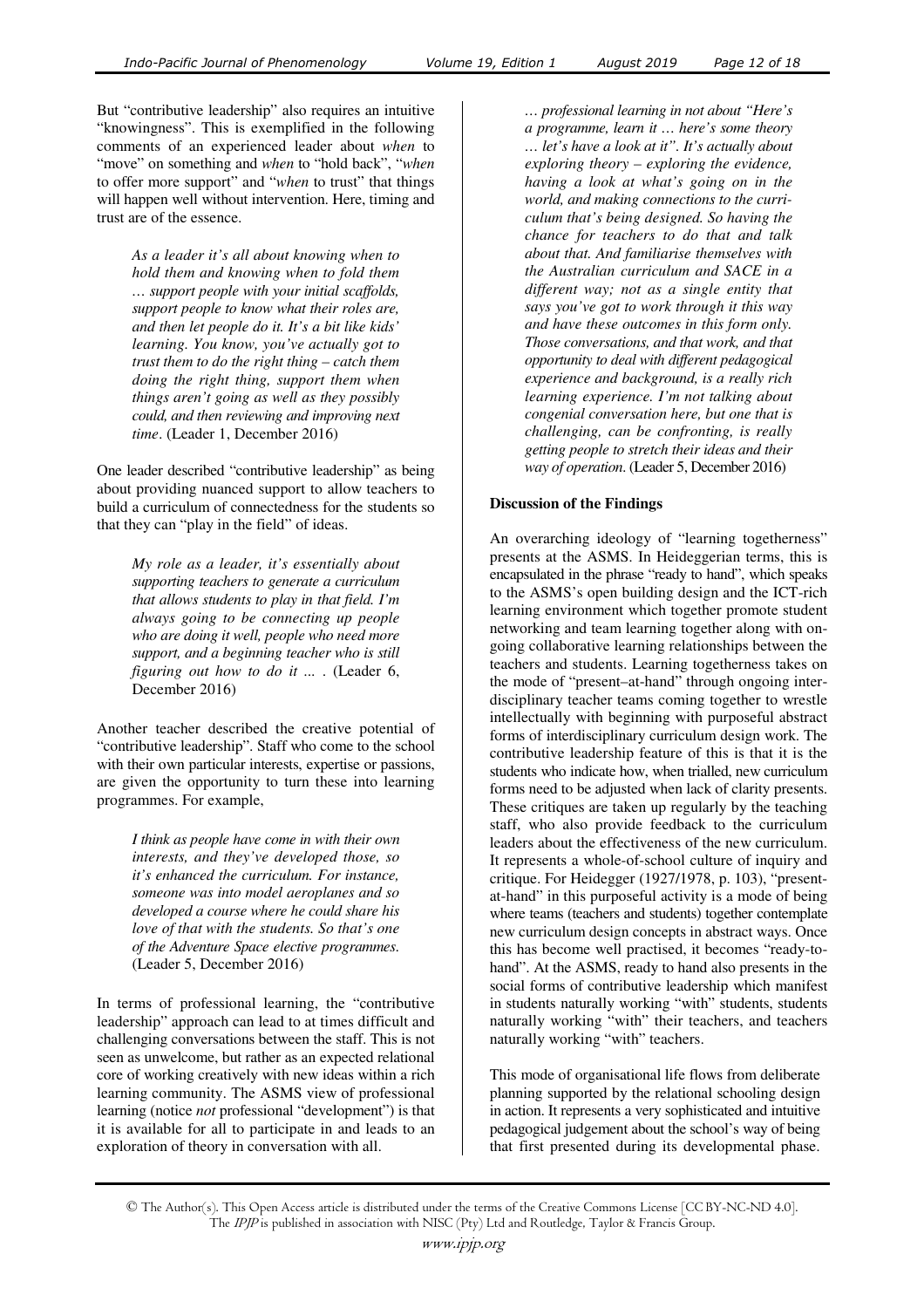During the first few years of the ASMS, the principal at the time urged staff members to *"liberate cleverness"* in any way possible. The implication, according to the three leaders we spoke to who were all young teachers when the school was started, was that they were entrusted to do schooling very differently from conventional schooling forms, to experiment with forms of schooling that would inspire students to learn in STEM, and to want to talk about their learning with friends and family. They argued that the ASMS was by design an expression of powerful and dynamic learning engagement of a kind that knowledge transmission and memorisation could never engender.

The ASMS leaders have embraced beliefs and understandings around the need for teachers to know their students well, to discover their learning passions and talents, and then to improvise pedagogical ways to support them in becoming independent lifelong learners in the digital age. It was very clear that the role of the teacher was as a facilitator of this lifelong learner "becomingness". Teachers were entrusted to move both young people and their own colleagues into ongoing collegial inquiry and experimentation in order for any

innovative practices in learning to flourish. The rationale for this is well captured by Su (2011), who indicates that the acquisition of static knowledge is no longer the educational call in these complex times of rapid socio-cultural change, and that the educational project has thus become rather to prepare learners with the capabilities required to apply knowledge in different ways in particular circumstances that highlight the need for a relational fluidity of capabilities in application.

The true medium of communication with the changing world no longer concerns any possession of externality but rather emphasizes the occurrence of learning in which knowledge is used and integrated based on its relevance to changing situations. (Su, 2011, p. 59)

We illustrate this relational learning fluidity as it presents at the ASMS in the diagram below, which has been created from the key themes captured through our component theory analysis approach. We will use the diagram as a conceptual organising technology to consider and discuss the findings further.



**Figure 2: The Ideologies of Schooling at the ASMS** 

The ASMS presents as a living organic learning entity. Its modalities of practice, namely an interdisciplinary curriculum, ICT-rich open spaces design, and contributive leadership combine to nurture an interconnected flow of ideas that manifest the dominant ideologies of learning unique to the school's ways of being. Meaningful, innovative and relational learning present as the ideological keys to learning togetherness that make the project of schooling at the ASMS an interconnected and culturally affirming learning community. These

three ideological keys have been formed over time as an expression of the school's storyline. They keep the school community charged with new ways of working with one another for the betterment of student learning. They also attend closely to work futures and what the world is calling for from the millennial generation. According to Baumann (2000), to meet the challenges of these times of uncertainty and change, "movement" needs to structure our thinking and language to adapt rapidly. He argues that learners who have the capacity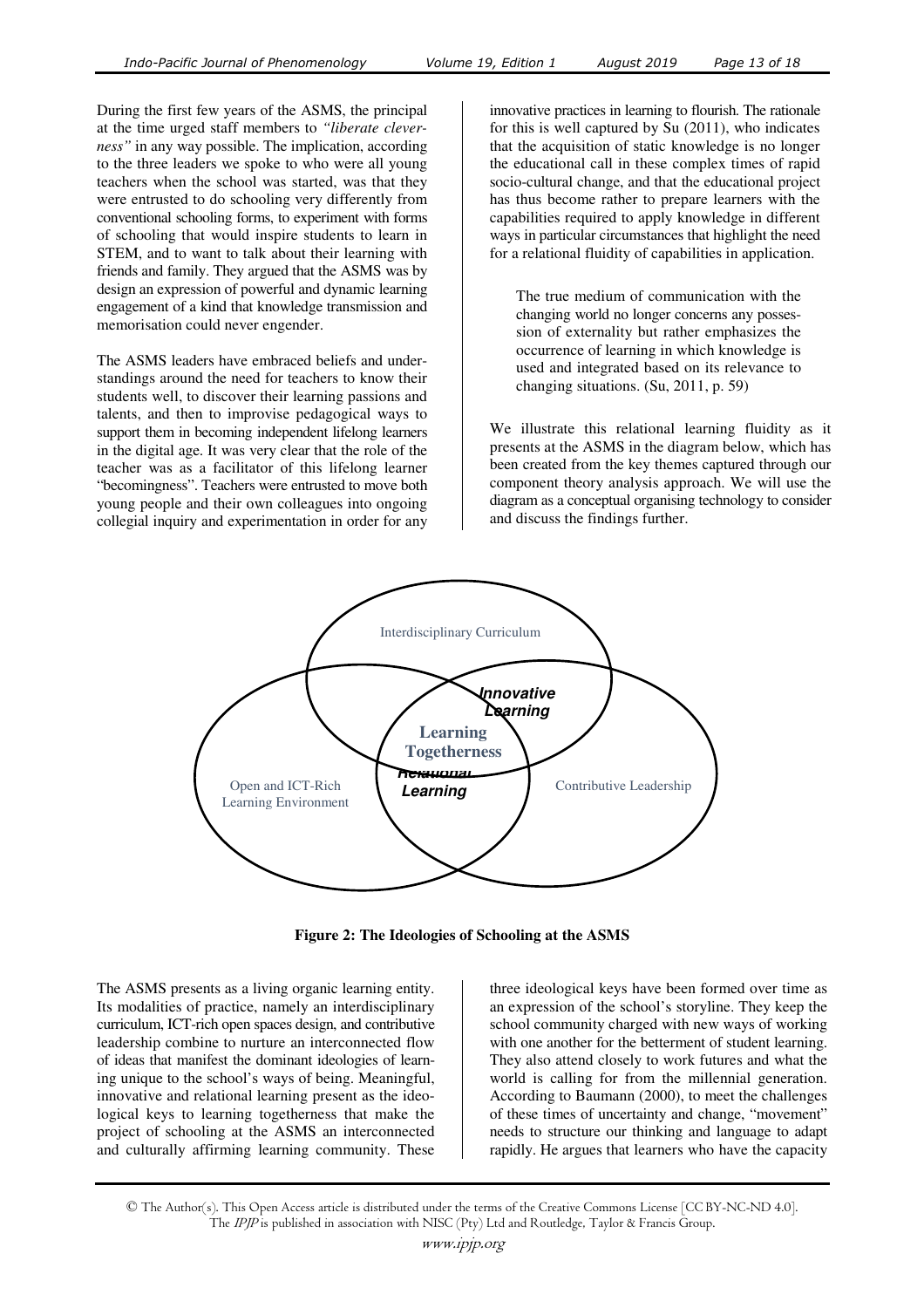to be "liquid", and who are therefore flexible, will come to power in a constantly changing, learning-on-the-go society. Such learners are needed by the world, and these forms of learning are underpinned by the ASMS ideologies of schooling. The school leaders recognise that this generation of learners is the one that will need to address climate change, rampant consumerism in the first world, poverty in the third world, fear and hatred that inflames wars, cultural barriers across borders, lack of mutual understandings and unethical behaviours. We ask whether the ASMS is an expression of those schooling ideologies that best prepare young people for the challenges concomitant with the Third Industrial Revolution, a school that prepares young people with the necessary capabilities to address the multifarious adverse effects on our planet and our societies unleashed by the First and Second Industrial Revolutions:

We are beginning to realize that the Earth's biosphere functions more like a self-regulating organism and that human activity that undermines the biochemical balance of the planet can lead to the catastrophic destabilization of the entire system. The spewing of massive amounts of carbon dioxide, methane, and nitrous oxide into the atmosphere over the course of the First and Second Industrial Revolutions has done just that. (Rifkin, 2015, p. 14)

Rifkin claims that the Third Industrial Revolution is upon us and is taking the form of a Sharing Economy, most pronounced at present in the European countries. The proliferation of new entrepreneurial enterprises including Google, Facebook, Twitter and YouTube, and thousands of other Internet companies, have been hugely profitable in creating new applications and establishing networks that lay the foundations for a Sharing Economy (the Third Industrial Revolution) to flourish.

Economists … have argued that the productivity advances of the digital economy would not pass across the firewall from the virtual world to the brick-and-mortar economy of energy, and physical goods and services. That firewall has now been breached. The evolving Internet of Things will allow conventional business enterprises, as well as millions of prosumers, to make and distribute their own renewable energy, use driverless electric and fuel cell vehicles in automated car sharing services, and manufacture an increasing array of 3D-printed physical products and other goods at very low marginal cost in the market exchange economy, or at near zero marginal cost in the Sharing Economy, just as they now do with information goods. (Rifkin, 2015, p. 3)

In our assessment, the ASMS has made significant inroads in preparing young people with the entrepreneurial and ethical capacity needed for furthering a Sharing Economy for a sustainable planet. As a public school, student social capital is seen to be as vital as finance capital, access to and inclusion in learning is seen as more important than individual knowledge acquisition, sustainability thinking supersedes the preoccupation of learning with individual consumerism, learning co-operation is more highly valued than inter-individual competition, and "exchange value" in the capitalist marketplace has been superseded by "shareable value" of the kind that takes place in the collaborative learning commons of the ASMS's learning environment every day. When asked "How do you know the ASMS works?", the present principal (who when interviewed was a senior leader driving professional learning both in the school and across the partnerships beyond the school) responded:

*There are a lot of different ways. You can look at their retention, their attainment, their growth – which I think is the most significant, which is a lot of self-reporting, but also that qualitative elicitation of learning – and their progress and confidence, sense of ethics, agency and their own learning. It's just amazing. You can look at fun, enjoyment – when you walk in the building, you get that sense that it's a really buzzy kind of place and people are enjoying being here. When you look at data around levels of bullying and harassment, it's low. You know, all that stuff tells us that this is working for kids*. (Leader 2, December 2016)

And "feeling" enters this "knowingness" of success.

*And people often talk about that feeling you get when you walk through that door. It's almost uplifting, empowering knowledge, that when you walk through that door you're part of something amazing and you give it your all, and you actually feel bad if you don't*. (Leader 5, December 2016)

#### **Conclusion**

The key to unlocking the ASMS ideological storyline is found in the words, *"We're all in this together"*. Implicated in this "all" is habitual student and teacher team work contributing to interdisciplinary curriculum design and the student inquiry-based learning teams that form naturally to make sense of the big ideas that underpin the curriculum. The hard work of the ASMS school community throughout its years of ongoing development manifests as an exciting and invigorating learning adventure for the school leaders, teachers and students. In sum, it is the power of "ready to hand" relational learning design that drives learning engagement in any school community. In the case of the ASMS, "learning is connected with thinking, acting, and feeling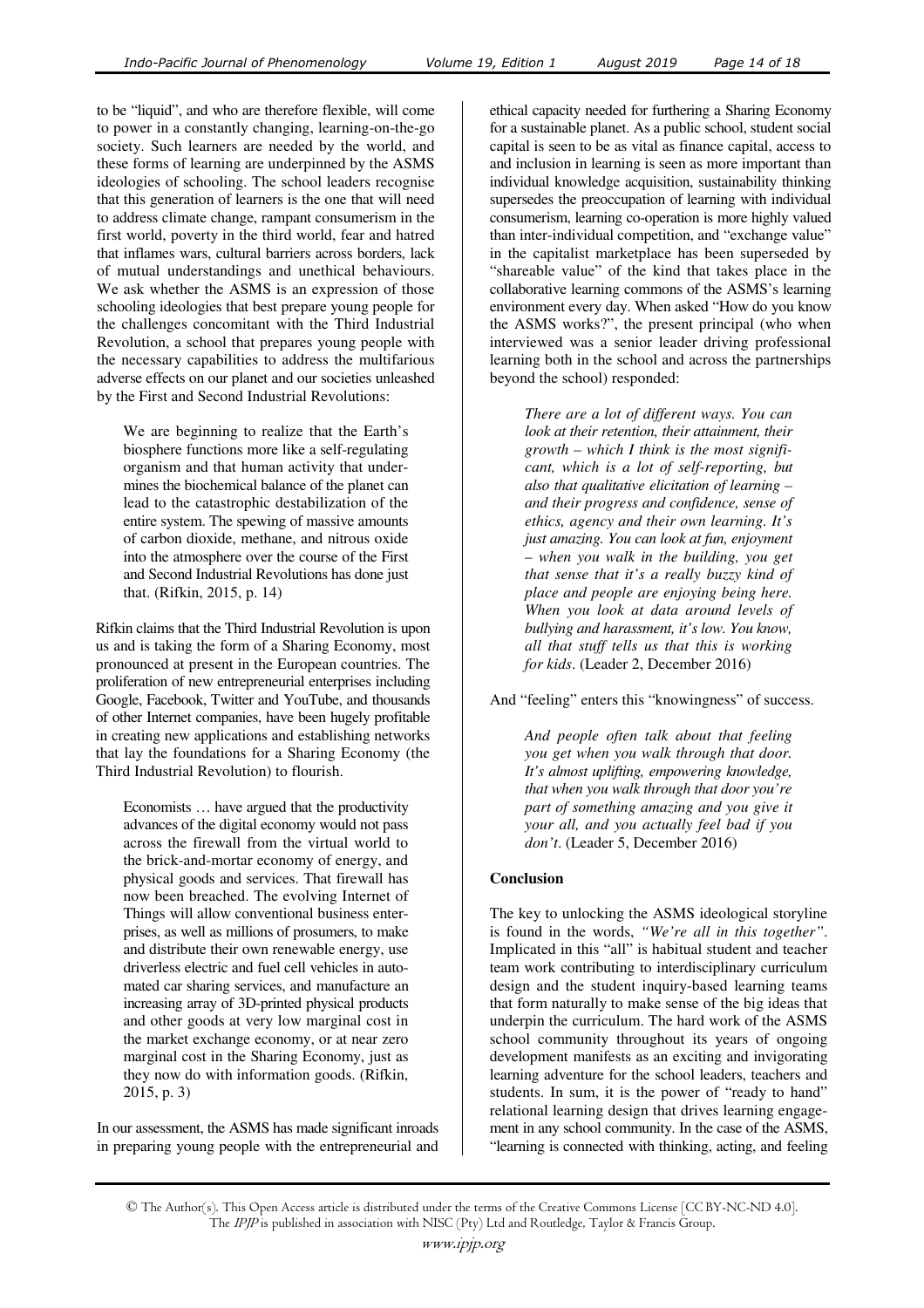rather than being viewed simply as a cognitive activity" (Su, 2011, p. 69), and this thinking, acting and feeling works in attentiveness to the "present" and attunement to what the world is calling for in terms of preparing young people for the future:

Within the framework of Heidegger's being, the proposal of developing lifelong learners represents a synthesis of the different dimensions of dynamic agentic operation – feeling, thinking, and acting – which is beneficial to the development of learning to "be", an existential state that can be dynamic and flexible so as to meet the challenges of establishing authentic existence and knowledge for living with change. (Su, 2011, p. 70)

## **Referencing Format**

Bills, A., & Howard, N. (2019). **"**Being together" in learning: A school leadership case study evoking the relational essence of learning design at the Australian Science and Mathematics School. *Indo-Pacific Journal of Phenomenology*, *19*(1), 18 pp. doi: 10.1080/20797222.2019.1632004

## **About the Authors**



*Andrew Bills Department of Psychology and Social Work College of Education, Flinders University Adelaide, South Australia*  E-mail address: andrew.bills@flinders.edu.au

Dr Andrew Bills has had 25 years of educational involvement in socially-just school reform initiatives as an educational leader, teacher, researcher and bureaucrat.

He has worked in partnership with national and state educational organisations including the Australian Education Union (AEU), housed at the University of South Australia.

Dr Bills brings phenomenology and critical sociology to his research interests, prioritising schooling justice.



*Nigel Howard PhD Student, School of Education University of South Australia Adelaide, South Australia*  E-mail address: nigel.howard@unisa.edu.au

Currently a PhD student in critical sociology, curriculum development and social inclusion,

Nigel Howard has, for the past thirty years, been working in the area of students on the edge of schooling. As a teacher, educational leader and administrator, he has developed programmes aimed at keeping young people connected to schooling and community.

He has published papers and spoken at national conferences on alternative schooling and making community curriculum.

His work was among that of eight educators working in secondary school communities in Australia featured in the Australian College of Educators publication *Reforming Schools through Innovative Teaching* (2001).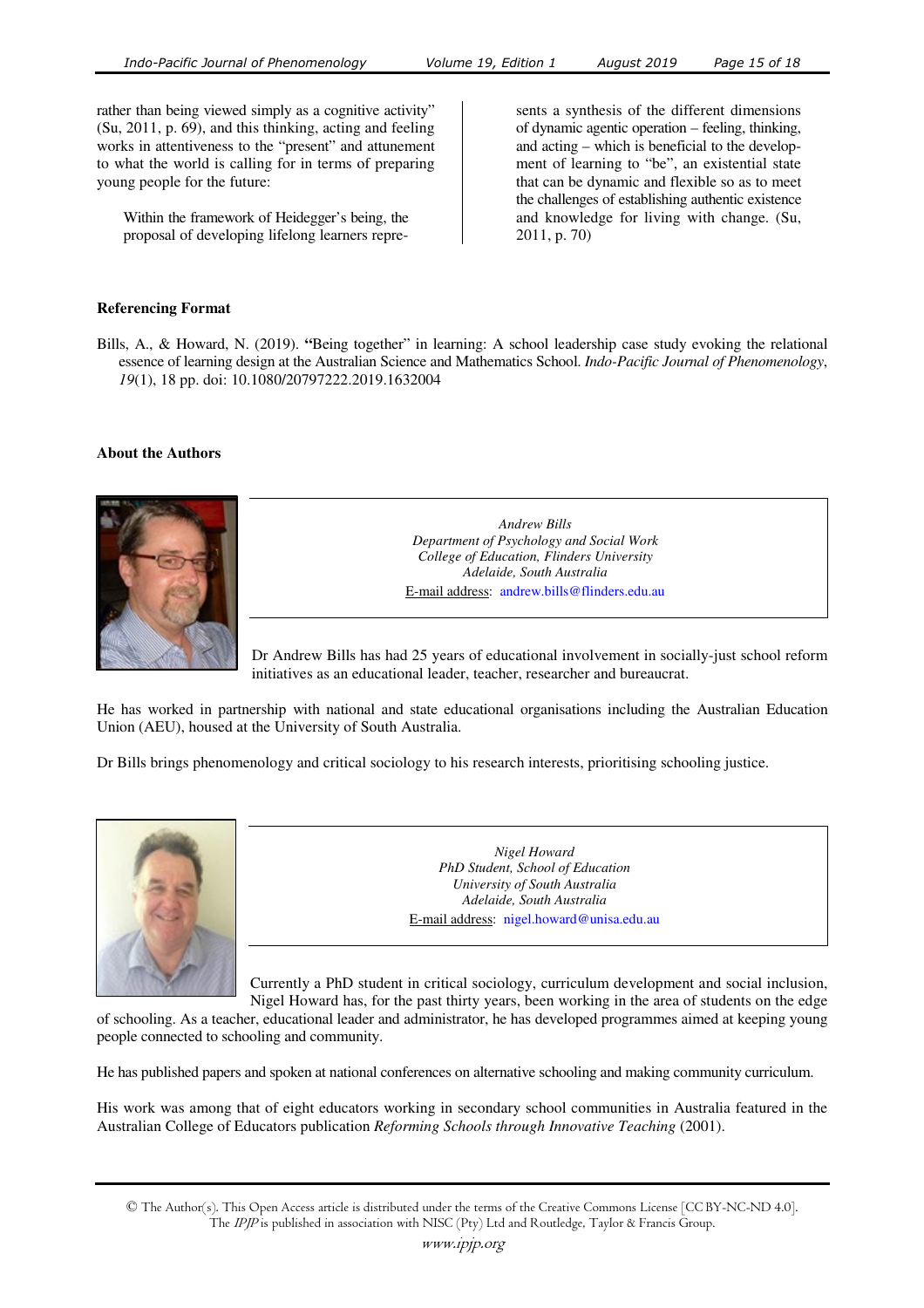#### **References**

Bauman, Z. (2000). *Liquid modernity*. Cambridge, UK: Polity Press.

- Barnett, R. (2004). Learning for an unknown future. *Higher Education Research and Development*, *23*(3), 247–260. doi: 10.1080/0729436042000235382
- Barton, L., & Meighan, R. (Eds.). (1978). *Sociological interpretations of schooling and classrooms: A reappraisal*. Driffield, UK: Nafferton Books.
- Biesta, G. J. (2007). Why "what works" won't work: Evidence-based practice and the democratic deficit in educational research. *Educational Theory*, *57*(1), 1–22. doi: 10.1111/j.1741-5446.2006.00241.x
- Bills, A., Giles, D., & Rogers, B. (2016). "Being in" and "feeling seen" in professional development as new teachers: The ontological layer(ing) of professional development practice. *Australian Journal of Teacher Education*, *41*(2), 106–121. doi: 10.14221/ajte.2016v41n2.7
- Bills, A., Giles, D., & Rogers, B. (2017). Whatever it takes! Using a component theory approach with public secondary school principals "doing schooling differently". *School Leadership & Management*, *37*(1-2), 188–211. doi: 10.1080/ 13632434.2017.1293641
- Bourdieu, P. (1999). *The weight of the world: Social suffering in contemporary society*. Cambridge, UK: Polity Press.
- Brown, J. D. (1995). *The elements of language curriculum: A systematic approach to program development*. Boston, MA: Heinle & Heinle.
- Collins, C., & Yates, L. (2009). Curriculum policy in South Australia since the 1970s: The quest for commonality. *Australian Journal of Education*, *53*(2), 125–140. doi: 10.1177/000494410905300203
- Cuban, L. (2018). *Larry Cuban on school reform and classroom practice: Whatever happened to the coalition of essential schools?* National Education Policy Centre, School of Education, University of Colorado Boulder, CO 80309-0249. Available at https://nepc.colorado.edu/blog/whatever-happened
- Department of Education and Training. (2017) *Review to achieve educational excellence in Australian schools: Issues paper*. Commonwealth of Australia: Department of Education. Available at https://docs.education.gov.au/node/45106
- Dewey, J. (1929). The quest for certainty: A study of the relation of knowledge and action. In J.-A. Boydston (Ed.), *The later works of John Dewey (1925–1953)* (Vol. 4: 1929). Carbondale, IL: Southern Illinois University Press.
- Dewey, J. (1958). *Experience and nature*. New York, NY: Dover. (Original lectures delivered 1925)
- Dreyfus, H. L. (1991) *Being-in-the-world: A commentary on Heidegger's Being and Time, Division I*. Cambridge, MA: MIT Press.
- Gadamer, H.-G. (1994). On the history of the word Erlebnis (J. Weinsheimer & D. G. Marshall, Trans.). In *Truth and method* (2nd ed., pp. 53–60). London, UK & New York, NY: Continuum. (Original work published 1960)
- Garrison, D. R. (1997). Self-directed learning: Toward a comprehensive model. *Adult Education Quarterly*, *48*(1), 18–33. doi: 10.1177/074171369704800103
- Giles, D., Smythe, E., & Spence, D. (2012). Exploring relationships in education: A phenomenological inquiry. *Australian Journal of Adult Learning*, *52*(2), 214–236.
- Giles, D. L. (2008). *Exploring the teacher-student relationship in teacher education: A hermeneutic phenomenological inquiry*. (Unpublished doctoral dissertation). Auckland University of Technology, Auckland, New Zealand.
- Hannon, V. (2012). *Learning futures* [A contribution to the Innovative Learning Environments project (OECD/CERI)]. Available at www.oecd.org/edu/ceri/ValerieHannon.Learning futures.pdf

<sup>©</sup> The Author(s). This Open Access article is distributed under the terms of the Creative Commons License [CC BY-NC-ND 4.0]. The IPJP is published in association with NISC (Pty) Ltd and Routledge, Taylor & Francis Group.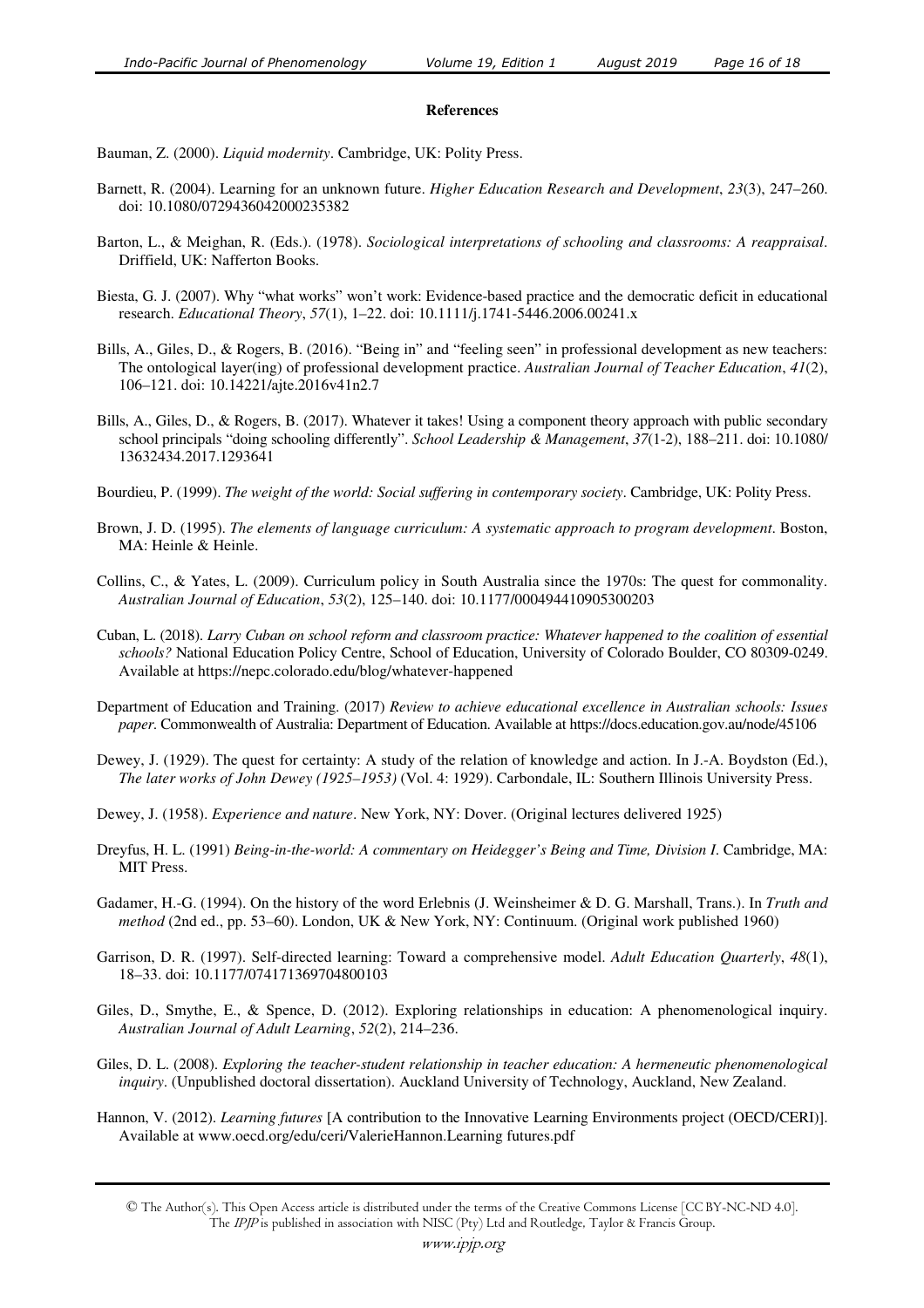- Hargreaves, D. H. (2006). A new shape for schooling? London, UK: Specialist Schools and Academies Trust. Retrieved from http://www.myecoach.com/online/resources/13729/a\_new\_shape\_for\_schooling\_11.pdf
- Harris, A., Day, C., Hopkins, D., Hadfield, M., Hargreaves, A., & Chapman, C. (2003). *Effective leadership for school improvement*. New York, NY: Routledge Falmer.
- Heidegger, M. (1978). *Being and time* (J. Macquarrie & E. Robinson, Trans*.)*. London, UK: Blackwell. (Original work published 1927)
- Huffman, J. B., Hipp, K. A., Pankake, A. M., & Moller, G. (2001). Professional learning communities: Leadership, purposeful decision making, and job-embedded staff development. *Journal of School Leadership*, *11*(5), 448–463. doi: 10.1177/105268460101100504
- Illich, I. (1973). *Deschooling society*. Harmondsworth, UK: Penguin.
- Jardine, D. (1992). Reflections on education, hermeneutics, and ambiguity: Hermeneutics as a restoring of life to its original difficulty. In W. Pinar & W. M. Reynolds (Eds.), *Understanding curriculum as phenomenological and deconstructed text* (pp. 116–127). New York, NY: Teachers College Press.
- Knight, G. R. (1989). *Philosophy and education: An introduction in Christian perspective* (2nd ed.). Berrien Springs, MI: Andrews University Press.
- Koschmann, T., Kuutti, K., & Hickman, L. (1998). The concept of breakdown in Heidegger, Leont'ev, and Dewey and its implications for education. *Mind, Culture, and Activity*, *5*(1), 25–41. doi: 10.1207/s15327884mca0501\_3
- Kraftl, P., & Adey, P. (2008). Architecture/affect/inhabitation: Geographies of being-in buildings. *Annals of the Association of American Geographers*, *98*(1), 213–231. doi: 10.1080/00045600701734687
- Levine, E., Sizer, T., Peters, T., Littky, D., & Washor, E. (2002). *One kid at a time: Big lessons from a small school*. New York, NY: Teachers College Press.
- Little, J. W. (2006). *Professional community and professional development in the learning-centred school* [Working paper]. Washington, DC: National Education Association. Retrieved from http://www.nea.org/assets/docs/HE/mf\_pd report.pdf
- Macintyre Latta, M. A. (2004). Attunement to the creating process in teaching and learning. *Journal of the Canadian Association for Curriculum Studies*, *2*(1), 211–226. Available at https://jcacs.journals.yorku.ca/index.php/jcacs/article/ view/16876/15682
- Meighan, R., & Siraj-Blatchford, I. (2003). *A sociology of educating* (4th ed.). London, UK: Cassell.
- Neumann, R. (2008). Charter schools and innovation: The High Tech High model. *American Secondary Education*, *36*(3), 51–69. Retrieved from http://www.jstor.org/stable/41406121
- Organisation for Economic Co-operation and Development (OECD). (2013). *Innovative learning environments, educational research and innovation*. Paris, France: OECD Publishing. doi: 10.1787/9789264203488-en
- Palmer, P. J. (1998). *The courage to teach: Exploring the inner landscape of a teacher's life*. San Francisco, CA: John Wiley & Sons.
- Peterson, K. D., & Deal, T. E. (2011). *The shaping school culture fieldbook* (2nd ed.). San Francisco, CA: Jossey-Bass.
- Rayle, A. D. (2006). Mattering to others: Implications for the counseling relationship. *Journal of Counseling & Development*, *84*(4), 483–487. doi: 10.1002/j.1556-6678.2006.tb00432.x
- Rifkin, J. (2015). Ushering in a smart green digital global economy to address climate change and create a more ecological and humane society. Available at https://www.inspirespeakersseries.com/2015/12/10/ushering-in-a-smart-green-digitalglobal-economy-to-address-climate-change-and-create-a-more-ecological-and-humane-society/#

<sup>©</sup> The Author(s). This Open Access article is distributed under the terms of the Creative Commons License [CC BY-NC-ND 4.0]. The IPJP is published in association with NISC (Pty) Ltd and Routledge, Taylor & Francis Group.